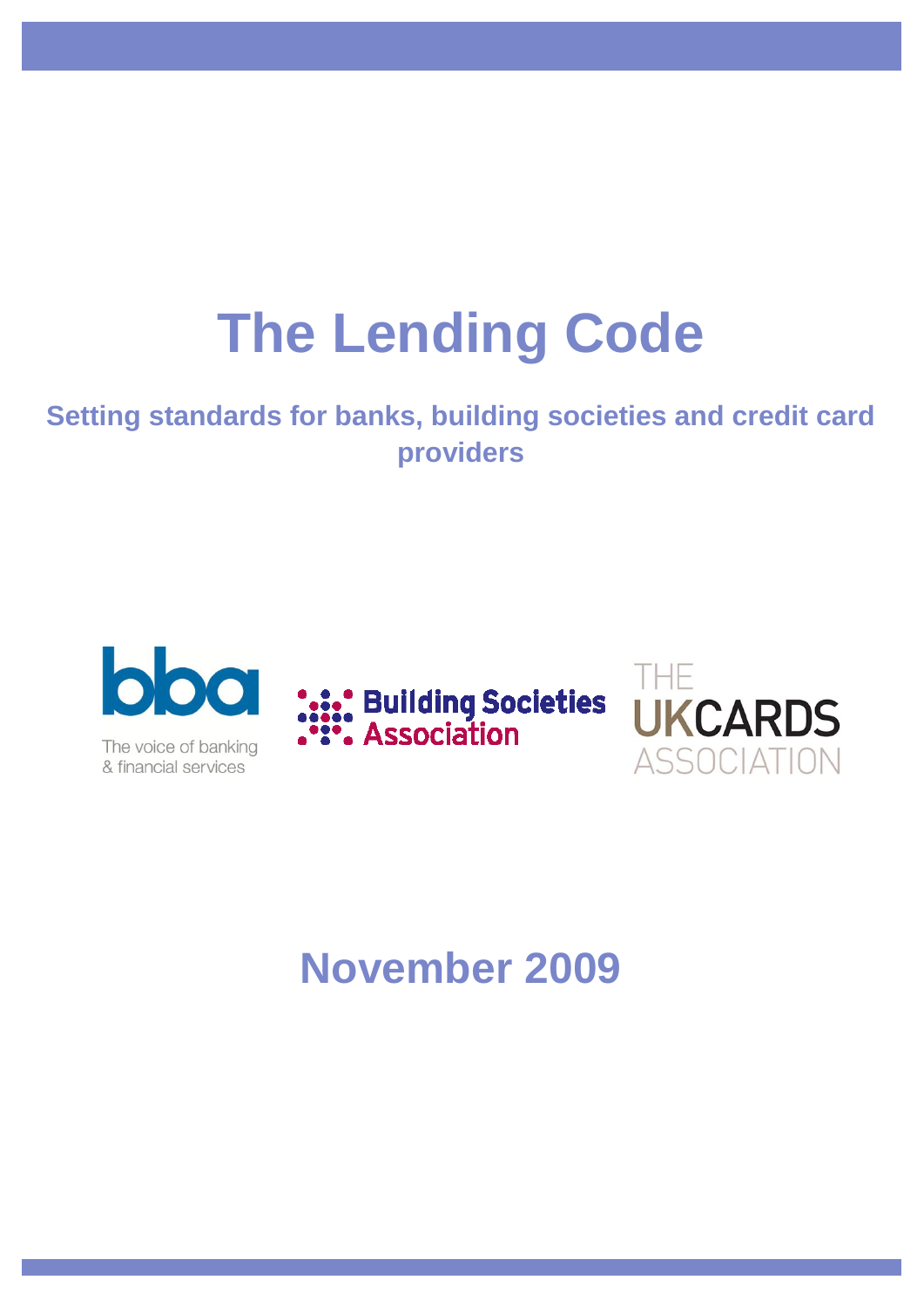# **To discuss this code you can contact:**



The voice of banking & financial services

British Bankers' Association Pinners Hall 105-108 Old Broad Street London EC2N 1EX

Email: [info@bba.org.uk](mailto:info@bba.org.uk) Tel: 020 7216 8800

# **:.:: Building Societies<br>:::: Association**

Building Societies Association 6th Floor, York House 23 Kingsway London WC2B 6UJ

Email: [information@bsa.org.uk](mailto:information@bsa.org.uk) Tel: 020 7520 5900

# THE<br>**UKCARDS ASSOCIATION**

UK Cards Association 5<sup>th</sup> Floor, Mercury House, Triton Court 14 Finsbury Square London EC2A 1LQ

Email / contact through the website: [www.theukcardsassociation.org.uk](http://www.theukcardsassociation.org.uk/)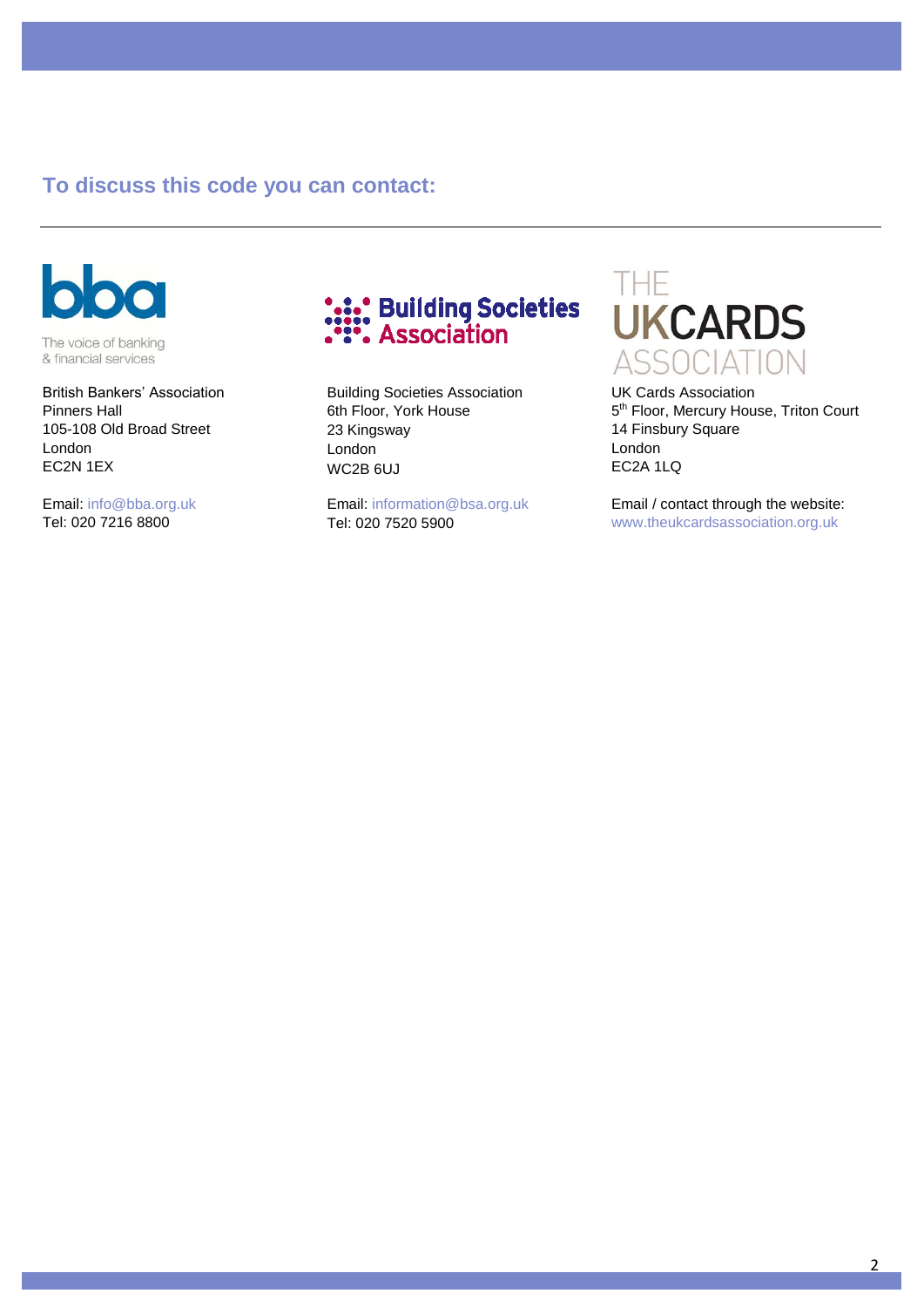# **Contents**

| Introduction      |                                                      | $\overline{\mathbf{4}}$ |
|-------------------|------------------------------------------------------|-------------------------|
| <b>Section 1</b>  | <b>Key commitments</b>                               | 5                       |
| <b>Section 2</b>  | <b>Communications and financial promotions</b>       | 6                       |
| <b>Section 3</b>  | <b>Credit reference agencies</b>                     | 8                       |
| <b>Section 4</b>  | <b>Credit assessment</b>                             | 9                       |
| <b>Section 5</b>  | <b>Current accounts overdrafts</b>                   | 10                      |
| Section 6         | <b>Credit cards</b>                                  | 12                      |
| <b>Section 7</b>  | Loans                                                | 17                      |
| <b>Section 8</b>  | <b>Terms and conditions</b>                          | 19                      |
| <b>Section 9</b>  | <b>Financial difficulties</b>                        | 20                      |
| Section 10        | <b>Complaints</b>                                    | 25                      |
| <b>Section 11</b> | <b>Monitoring</b>                                    | 25                      |
|                   |                                                      |                         |
| <b>Annex A</b>    | Summary box for unsecured loans                      | 26                      |
| <b>Annex B</b>    | <b>Statement of Principles for micro-enterprises</b> | 30                      |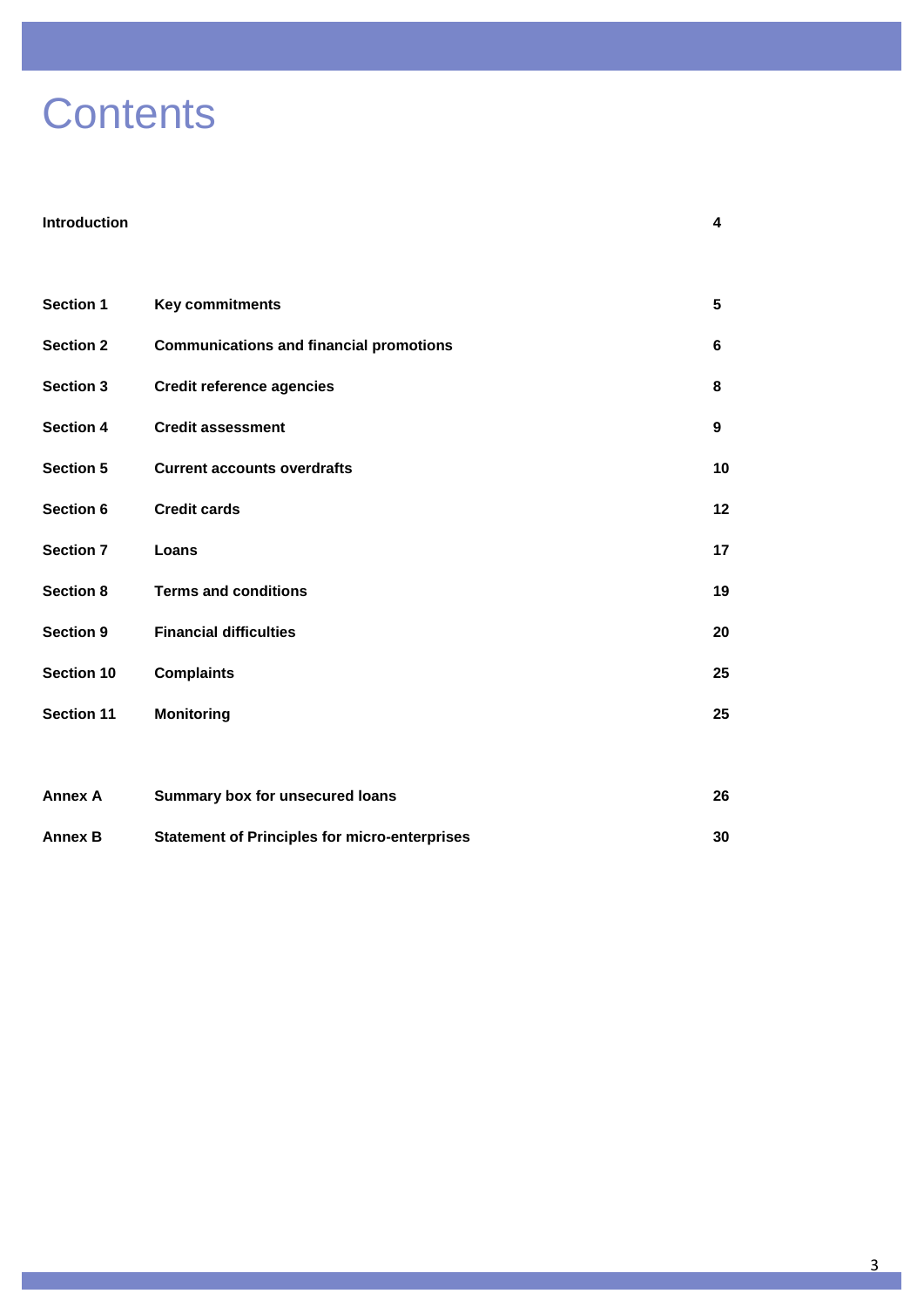# **Introduction**

- 1. This is a self-regulatory Lending Code setting minimum standards of good practice when dealing with the following customers in the UK:
	- Consumers;
	- $\bullet$  Micro-enterprises<sup>1</sup>; or
	- Charities with an annual income of less than £1 million.
- 2. The Lending Code covers good practice in relation to:
	- loans;

 $\overline{a}$ 

- credit cards;
- $\bullet$  charge cards<sup>2</sup>; and
- current account overdrafts.

It does not apply to merchant services, non-business borrowing secured on land, or to sales finance.

- 3. The Code applies to lending in sterling. However, subscribers are not precluded from applying the Code's standards to lending in other currencies.
- 4. Compliance with the terms of this Code is independently monitored and enforced by the Lending Standards Board (LSB). A list of subscribers to the Code and contact details for the LSB can be found at [www.lendingstandardsboard.org.uk.](http://www.lendingstandardsboard.org.uk/)
- **5. This Code has not been reviewed by the FSA and the FSA will not have regard to this Code when exercising its regulatory functions.**
- 6. This Code sets standards of good lending practice but subscribers must at all times ensure they are compliant with the Consumer Credit Acts and associated Regulations as well as other relevant legislation (such as the Payment Services Regulations (PSRs) and, for consumers, the Consumer Protection from Unfair Trading Regulations).
- 7. It is important that, when considering how the Code will affect products and services, all delivery channels are catered for. The Code applies regardless of how a product or service is delivered.
- 8. It is the responsibility of subscribers to ensure that any third party or agent acting on their behalf complies with the Code in relation to any products or services covered by this Code.
- 9. Subscribers should make information available to customers to inform them that the subscriber follows the Lending Code. This should include providing a link to the Code on the subscriber's website and, where appropriate, making reference to the Code within relevant literature (for example, within an account-opening pack). The subscriber's website and relevant literature should be amended to include reference to this Code within a six month transitional period that ends on 30 April 2010.
- 10. Unless otherwise specified all references in this Code to 'customer' or 'customers' apply to personal and microenterprise customers.
- 11. This Code uses the terms 'provide', 'give', 'tell' and 'make available' interchangeably. These terms are not defined to specify how information is made accessible to the customer. Instead, firms should determine the most appropriate way for customers to access information at the right time in order to make informed decisions.
- 12. However, where this Code requires that certain information is given to customers 'personally', this means that some form of notification is given or sent to them, rather than being told by a general notice or advertisement. Such notification could be made by letter, by e-mail or by an alternative method that reflects the manner in which the product or service is normally operated.

A micro-enterprise is defined as a business that employs fewer than 10 persons and has a turnover or annual balance sheet that does not exceed €2 million. For more information se[e http://ec.europa.eu/enterprise/enterprise\\_policy/sme\\_definition/sme\\_user\\_guide.pdf](http://ec.europa.eu/enterprise/enterprise_policy/sme_definition/sme_user_guide.pdf)

 $^2$  Charge cards are subject to the Key Commitments and general provisions of this Code, where a requirement is not specific to another product.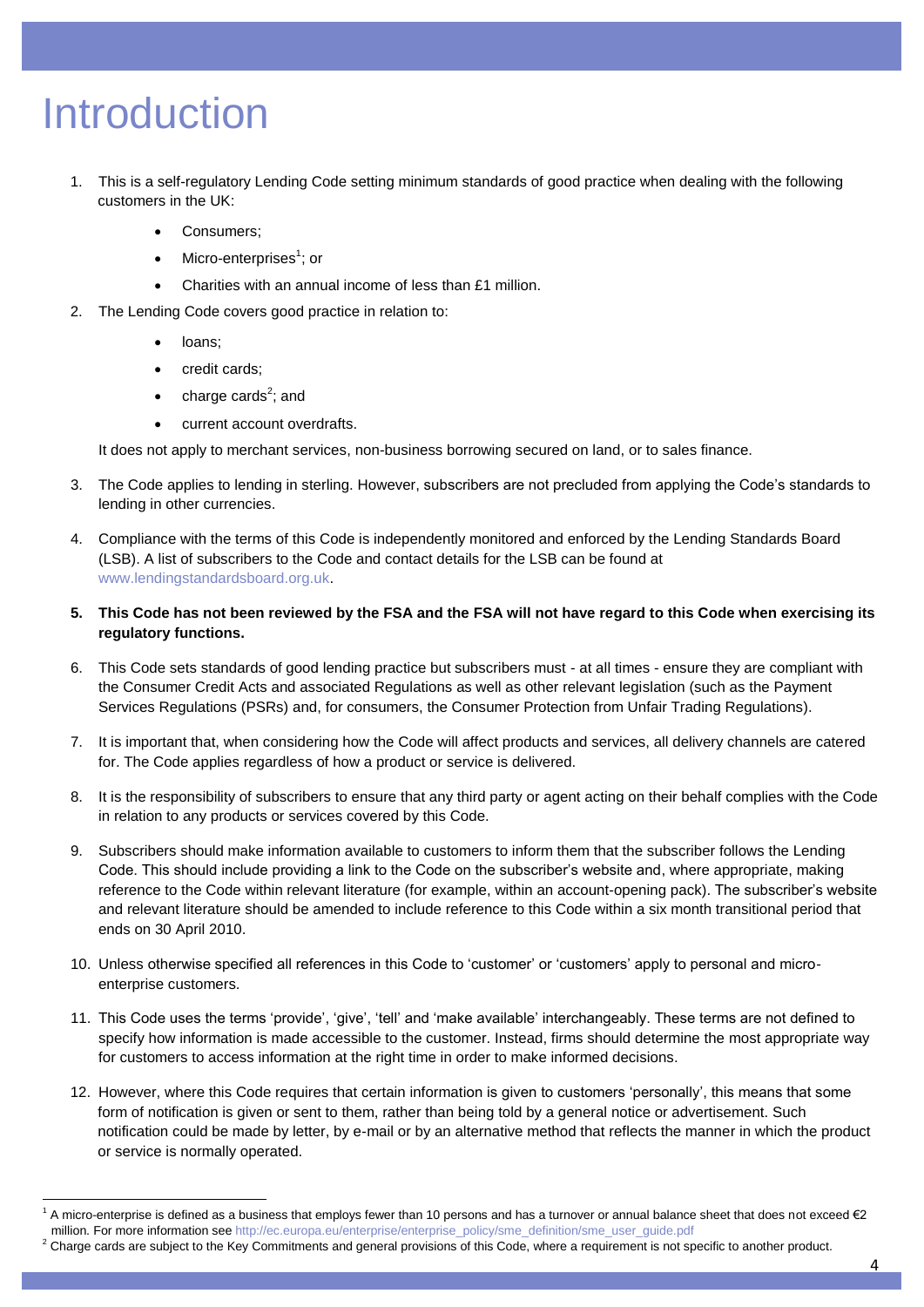# **Section 1**: Key commitments

- 13. Subscribers will act fairly and reasonably in all their dealings with customers by, as a minimum, meeting all the commitments and standards in this Code. The key commitments are shown below.
	- Subscribers will make sure that advertising and promotional literature is fair, clear and not misleading and that customers are given clear information about products and services.
	- Customers will be given clear information about accounts and services, how they work, their terms and conditions and the interest rates that apply to them.
	- Regular statements will be made available to customers (if appropriate). Customers will also be informed about changes to the interest rates, charges or terms and conditions.
	- Subscribers will lend money responsibly.
	- Subscribers will deal quickly and sympathetically with things that go wrong and act sympathetically and positively when considering a customer's financial difficulties.
	- Personal information will be treated as private and confidential, and subscribers will provide secure and reliable banking and payment systems.
	- Subscribers will make sure their staff are trained to put this Code into practice.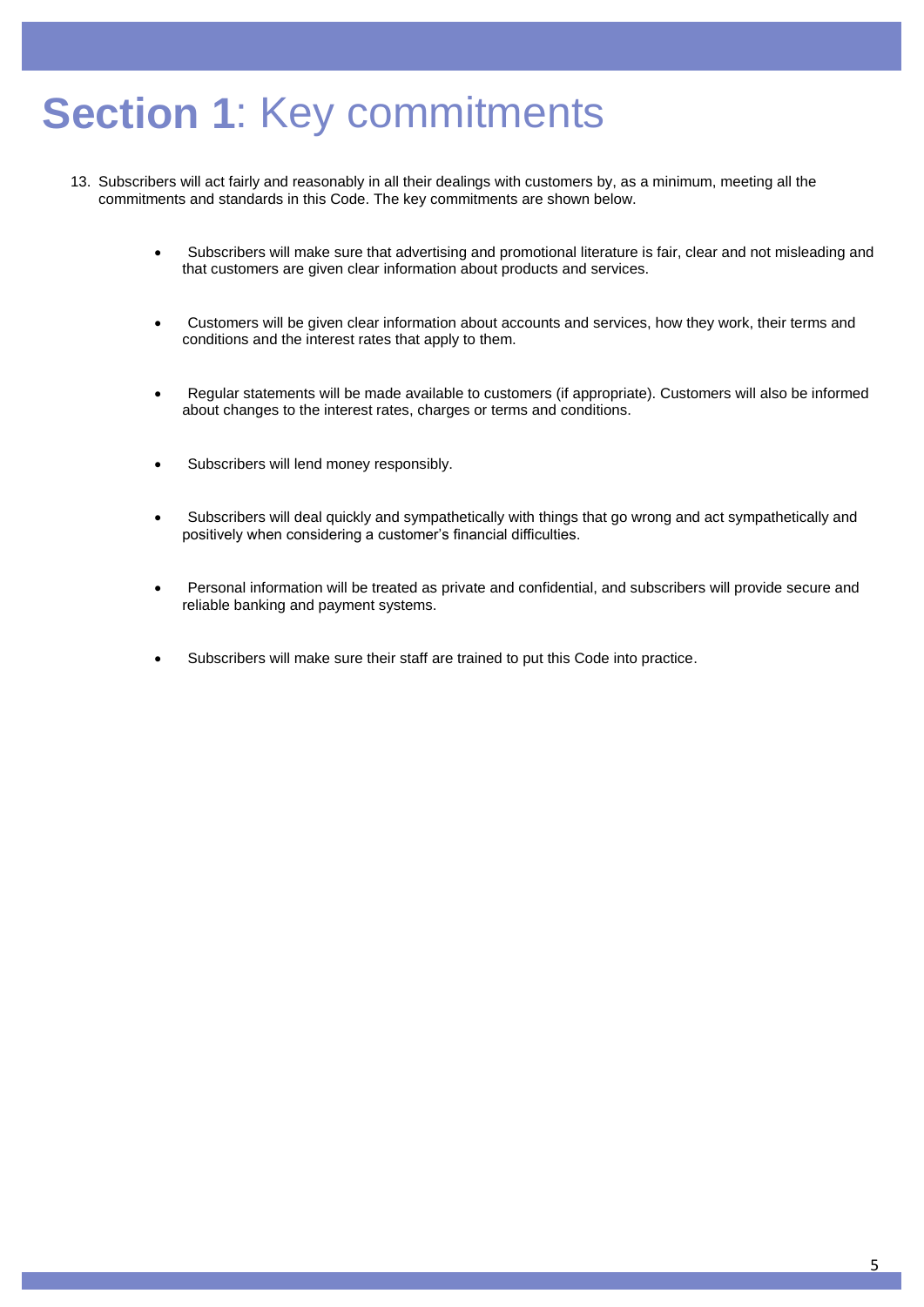# **Section 2: Communications and financial** promotions

- 14. This section applies to financial promotions for lending products and services and communications to customers during the lifetime of the product or service.
- 15. The key consideration for subscribers is to ensure communications are clear, fair and not misleading and that customers are provided with appropriate information at the right time in order to make informed decisions.
- 16. Subscribers should ensure that financial promotions are compliant with relevant advertising legislation and industry codes of practice, such as the Consumer Credit (Advertisements) Regulations 2004 and the Committee of Advertising Practice Codes.
- 17. For promotions to personal customers that are made at a distance subscribers should follow the requirements of the Financial Services (Distance Marketing) Regulations 2004.
- 18. For direct sales of credit cards, subscribers should follow the relevant UK Cards Association best practice guidelines, which can be found at [http://www.theukcardsassociation.org.uk/best\\_practices](http://www.theukcardsassociation.org.uk/best_practices)
- 19. For some unsecured personal loans, key product information within financial promotions and pre-sale information should be available in a standard summary box. Details of which promotions and communications are covered and the format of the summary box are included in Annex A (p.26).
- 20. To ensure financial promotions and communications are clear, fair and not misleading subscribers should have regard to:
	- presenting information in plain language and wherever possible avoiding the use of technical or legal language
	- the way the communication or financial promotion is being made e.g. direct mail, letter, email, text message, branch or web material
	- the type and complexity of information that is being presented, the actions the information might elicit from the customer, the channels by which the information is accessible and the passage of time, if any, since the information was last provided
	- the appropriate format and content of the communication based on its intended audience. For instance, a communication to a personal customer might include different information to that for a micro-enterprise, where needs may differ.
- 21. Micro-enterprise customers should be given a copy of the BBA Statement of Principles<sup>3</sup> when they become a customer and at any time they request a copy. The Statement is attached as Annex B for your information and can be ordered from the BBA website at<http://www.bba.org.uk/Statement-of-principles>

## Marketing and advertising

 $\overline{a}$ 

- 22. Subscribers must have the customer's specific permission to pass the customer's name and address to any company, including other companies in the subscriber's group, for marketing purposes.
- 23. There are various acceptable methods of obtaining the customer's consent. It may, for example, be given by way of a clear and unambiguous clause above a signature box on an application form, or a positive 'click' on an internet application, or a positive reply to a specific question on the telephone. Subscribers should also be aware of the Information Commissioner's Guidance for Direct Marketers and telecoms licensing requirements. Consent should not be required in return for the provision of standard account services.
- 24. Subscribers can tell customers about another company's services or products but no confidential information about the customer should be passed to the other company by the subscriber without customer consent.
- 25. If the customer is interested in the other company's products or services and they respond, then they are themselves releasing confidential information. For example, a subscriber may have a subsidiary which offers general insurance products. The subscriber could send their customer details of those products. The subscriber should make clear to the customer that the third party is a separate legal entity, and is not a division of the subscriber's company, since this will not always be clear to the customer from the name of the third party. It is only if the customer chooses to respond

Subscribers have a six month transitional period to replace the Statement of Principles which references the Banking Code, with the updated version at Annex B, which references the Lending Code.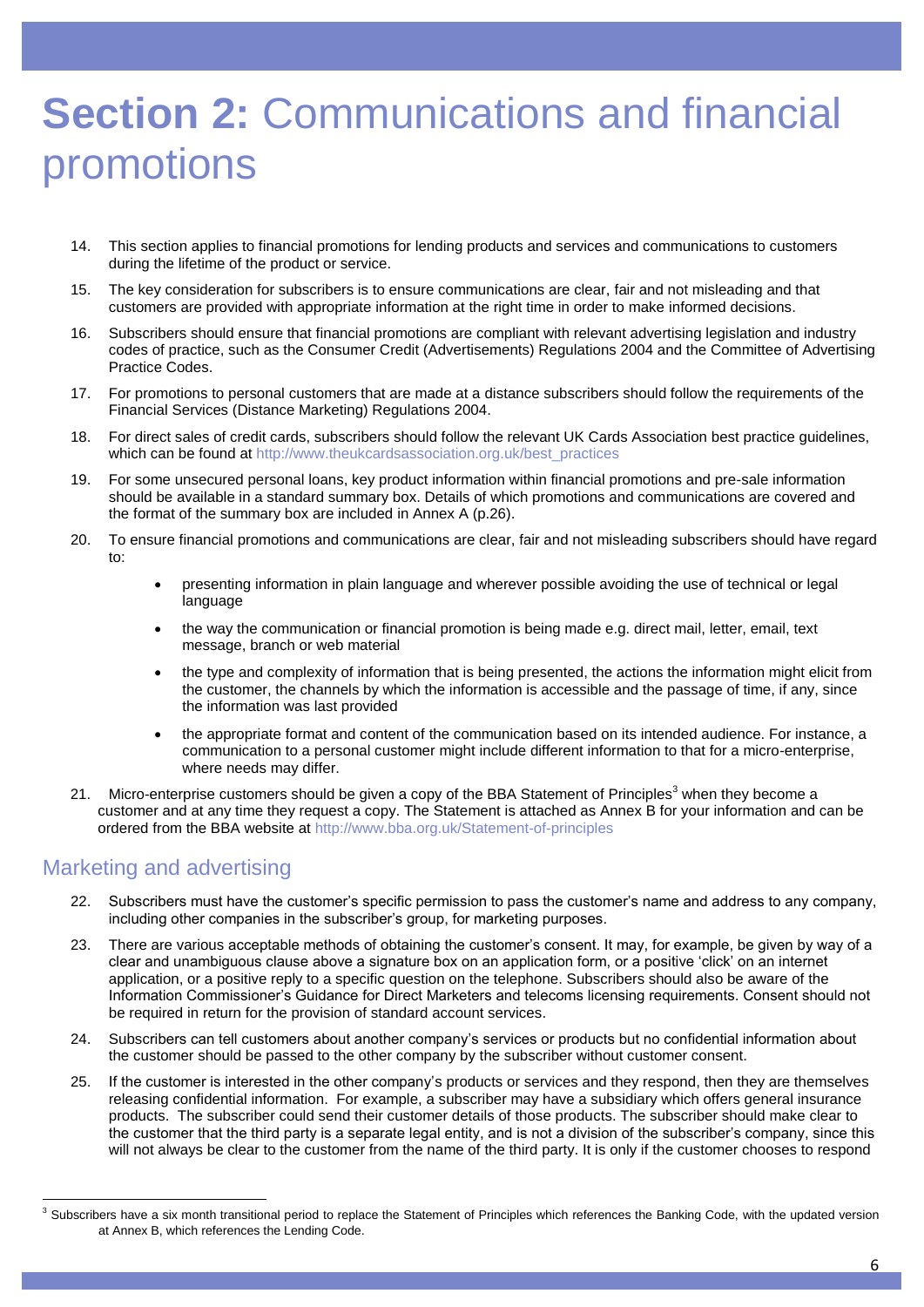positively that the subsidiary will learn any details about the customer, or even that the customer has been sent the information in the first place.

- 26. Customers must be given the opportunity to opt out of receiving the subscriber's marketing information. They should be reminded of this option at least once every three years.
- 27. Account opening forms (whether paper, internet-based, questions over the telephone, or other 'welcome pack' information) should contain a section or question to allow customers to signify that they do not wish to receive 'marketing approaches.' Examples of marketing approaches include literature through the post, e-mails and telephone calls. The types of approaches could be listed so the customer can object to some rather than all.
- 28. 'Marketing approaches' means information designed to sell additional products and services. This means that if there is a clear intention to sell a product or service which the customer does not already have it will be caught by this provision, however it is sent. However, the provision of information relating to product or service improvements or the availability of new channels (e.g. that the customer's existing account(s) can be accessed via the internet) are excluded from this provision, as are changes to administrative details, such as new branch or telephone helpline opening hours.
- 29. As an illustration, advising a customer that they have free annual travel insurance with their credit card is not a marketing approach, whereas promoting an enhanced credit card to a standard credit cardholder is.
- 30. Subscribers should consider carefully whether the purpose of a customer communication is operational or promotional. Where 'combined' messages are used, a non-promotional version may be needed for customers who have opted out of receiving marketing material.
- 31. Express consent is not required to send this information, but customers must be given a clear opportunity to opt out of receiving it. Subscribers should, however, be aware (in the case of direct marketing telephone calls) of the Information Commissioner's Guidance in relation to the Privacy and Electronic Communications (EU Directive) Regulations 2003.
- 32. It will not be sufficient to state only in terms and conditions that customers can opt out by writing to a particular address; however, provided it is clear and unambiguous, a notification can be included in, for example, an account opening pack. In addition, existing customers have to be reminded, at least once every three years, that they can opt out of receiving this information. This reminder could be by letter, e-mail, telephone or other method, such as being included in an annual mailing, provided it is sent personally to each customer and is clear. Whatever notification method is chosen, subscribers should ensure they are familiar with the various pieces of guidance issued by the Information Commissioner under the Data Protection Act 1998.
- 33. The three year notice can also be covered by subscribers adopting a more frequent approach, for example on all statements and/or marketing material.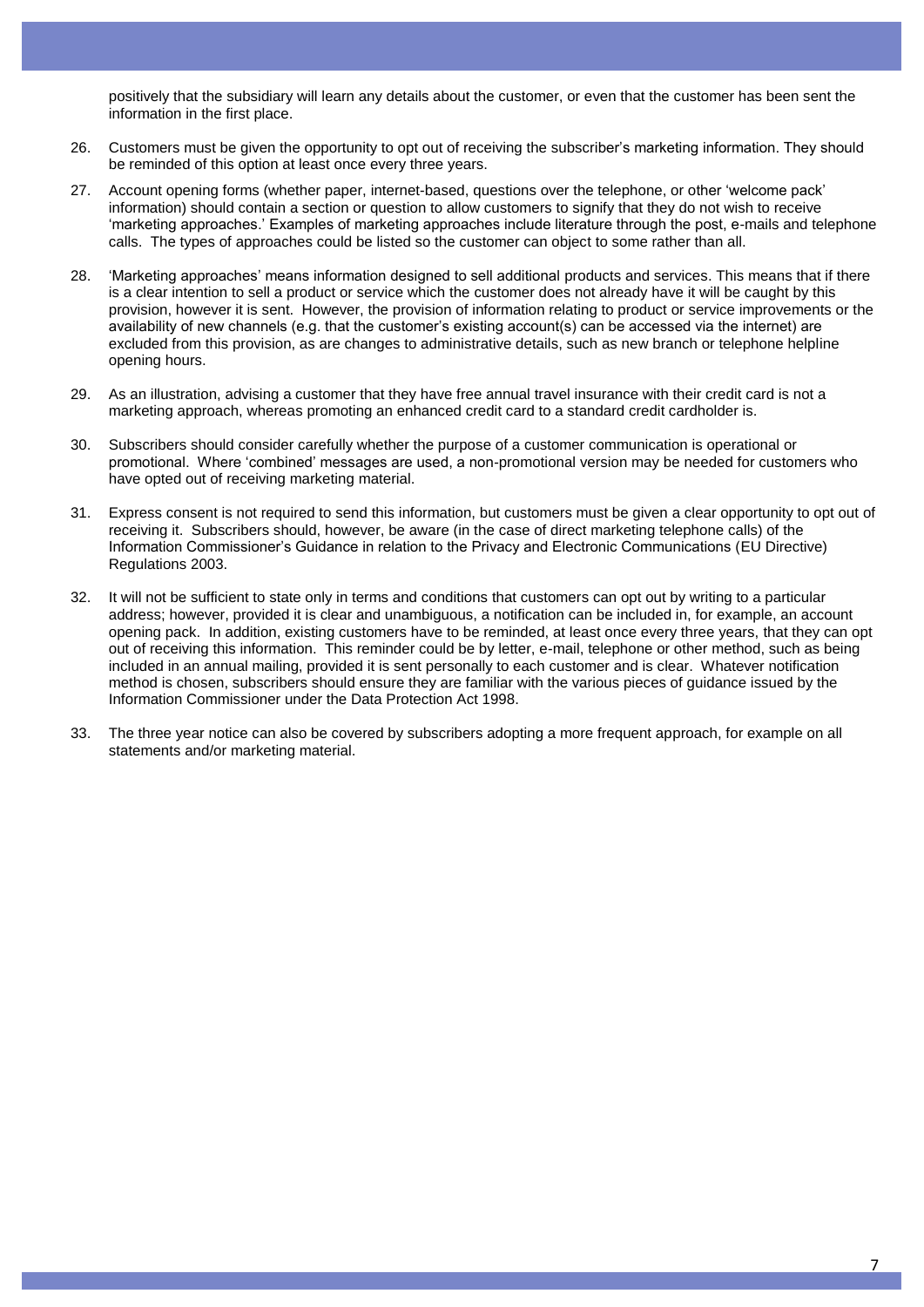# **Section 3**: Credit reference agencies

- 34. When customers apply for a lending product, subscribers should tell them when they may pass the customer's details to credit reference agencies (CRAs) and the checks that subscribers may make with them. For example, customers should be told if a record of the search is kept at the CRA and, if so, that this could impact the customer's ability to obtain credit elsewhere within a short period of time.
- 35. Subscribers can give CRAs default information about a customer's debts if:
	- the customer has fallen behind with their payments
	- the amount owed is not being disputed by the customer; and
	- the customer has not made a proposal that satisfies the subscriber for repaying the debt following the subscriber's formal demand.
- 36. Whether or not notice was given by the subscriber and consent was obtained from the customer at the time the account was opened, disclosure of default information can be made. But, in all cases, the customer must be given further notice of the intention to disclose the information at least 28 days before the disclosure is made (for example, when a default notice or formal demand is given). At the same time, customers must be given an explanation about how default information registered against them may affect their ability to obtain credit in the future. This notice will mean that customers have 28 days to try to repay or come to some arrangement with the subscriber before default information is passed to the CRA.
- 37. For the purposes of the second bullet in paragraph 35, a customer dispute is relevant if it refers to the amount of money owed by the customer and is genuine, reasonable and unresolved. Further detail is provided in paragraph 43 of the ICO guidance referenced below.
- 38. Subscribers should refer to the Information Commissioner's Data Protection Technical Guidance on Filing Defaults with CRAs [\(www.ico.gov.uk\)](http://www.ico.gov.uk/).
- 39. With the customer's permission, subscribers can share information about the day-to-day running of the customer's account, including positive data, with CRAs where the firm has agreed to follow the industry's Principles of Reciprocity. It is consistent with the legal position that any other disclosure to CRAs can be made only with the customer's consent, usually by way of a declaration on an application form. The Information Commissioner accepts that such permission may be made a condition of borrowing.
- 40. The requirement to share data does not apply in specialist customer segments such as private banking where sharing CRA data is not always appropriate.
- 41. See also the Information Commissioner's Guidance on the Data Protection Act 1998 which requires, in the absence of consent, one of eleven other conditions to be met. The 'permission' can be covered in a number of ways, for example, in terms and conditions, in an account opening pack, or it can be obtained at the time the disclosure is made. (Useful information can be found at [www.ico.gov.uk\)](http://www.ico.gov.uk/)
- 42. If a customer asks, subscribers should tell them how to get a copy of the information that CRAs hold about them, or should give the customer one of their leaflets that explain how credit referencing works.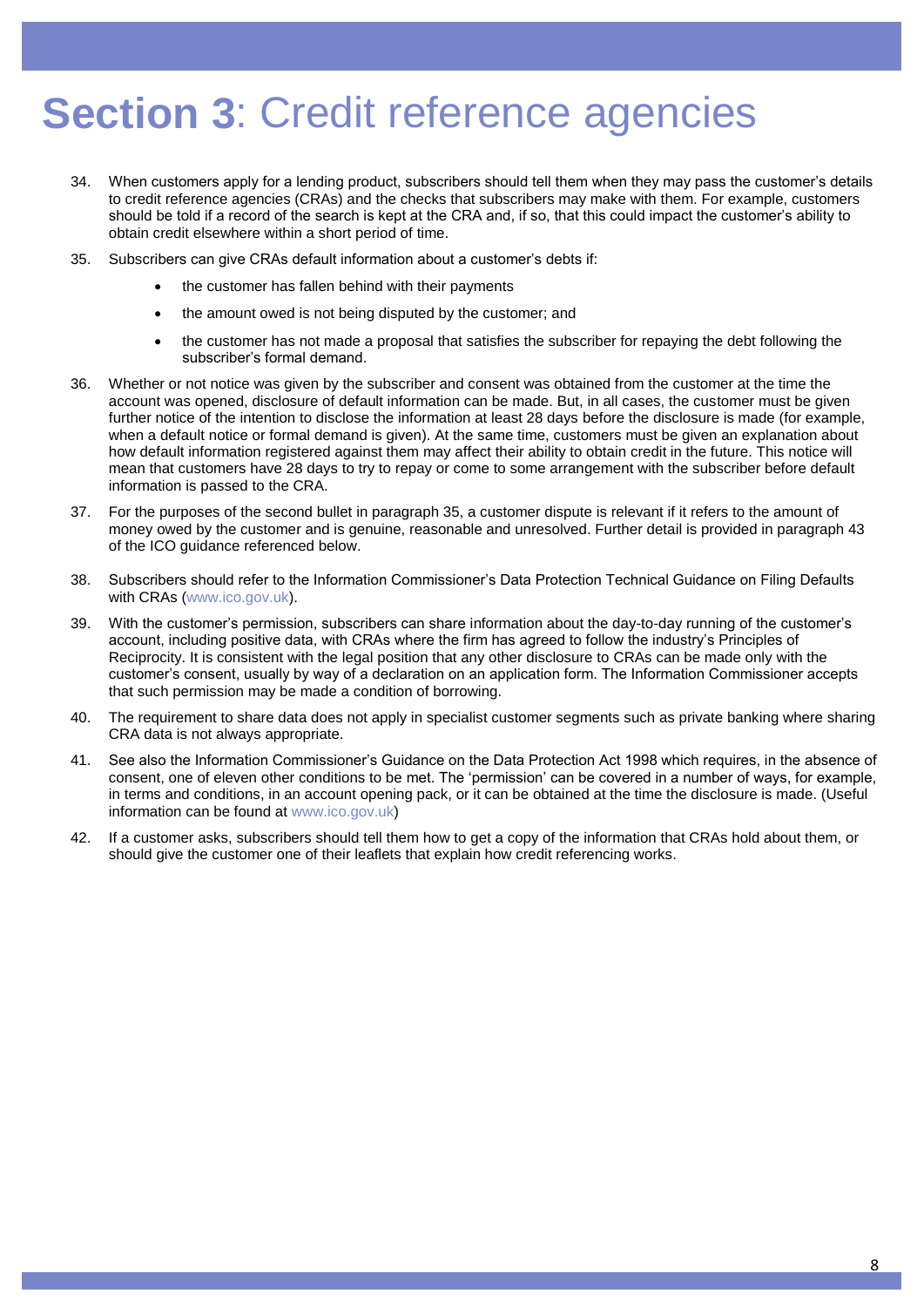# **Section 4**: Credit assessment

43. Before lending any money; granting or increasing an overdraft, or other borrowing, subscribers should assess whether the customer will be able to repay it.

### Personal customers

- 44. For personal customers, this assessment should include consideration of information from CRAs plus at least one of the following three points:
	- The customer's income and financial commitments.
	- How they have handled their finances in the past.
	- Internal credit scoring techniques.

Additional useful considerations could include:

- any security provided; and
- why the customer wants to borrow the money and for how long.
- 45. Assessment may also include other checks that have not been listed above.
- 46. This requirement does not apply in specialist customer segments such as private banking where use of CRA data is not always appropriate.
- 47. Where income is one of the factors considered when assessing ability to repay a personal loan and the loan is agreed only if the income of another person is taken into account, normally the loan should be provided on a joint and several basis. However there may be circumstances when it is appropriate to provide a loan on a sole basis.
- 48. Subscribers should ensure they are familiar with the requirements of the Code Sponsors' Guide to Credit Scoring and the explanations that need to be given to customers if credit scoring is used, and also the Information Commissioner's Guidance on Credit Referencing.

### Micro-enterprise customers

- 49. For micro-enterprise customers, this assessment may include looking at:
	- why the business wants to borrow the money
	- the business plan and accounts
	- the business's cash flow, profitability and existing financial commitments
	- any personal financial commitments which may affect the business
	- how the customer has handled their finances in the past
	- information from credit reference agencies and, with the customer's permission, others, such as other lenders and the customer's landlord (where relevant)
	- credit-assessment techniques, such as credit scoring
	- any security provided.
- 50. Subscribers should also ensure that they follow the BBA Statement of Principles which sets out how banks should work together with micro-enterprises. The Statement is included as Annex B.
- 51. If the subscriber requires a micro-enterprise customer to hold a current account in order to get a loan the reasons for this should be explained to the customer before the loan application is completed.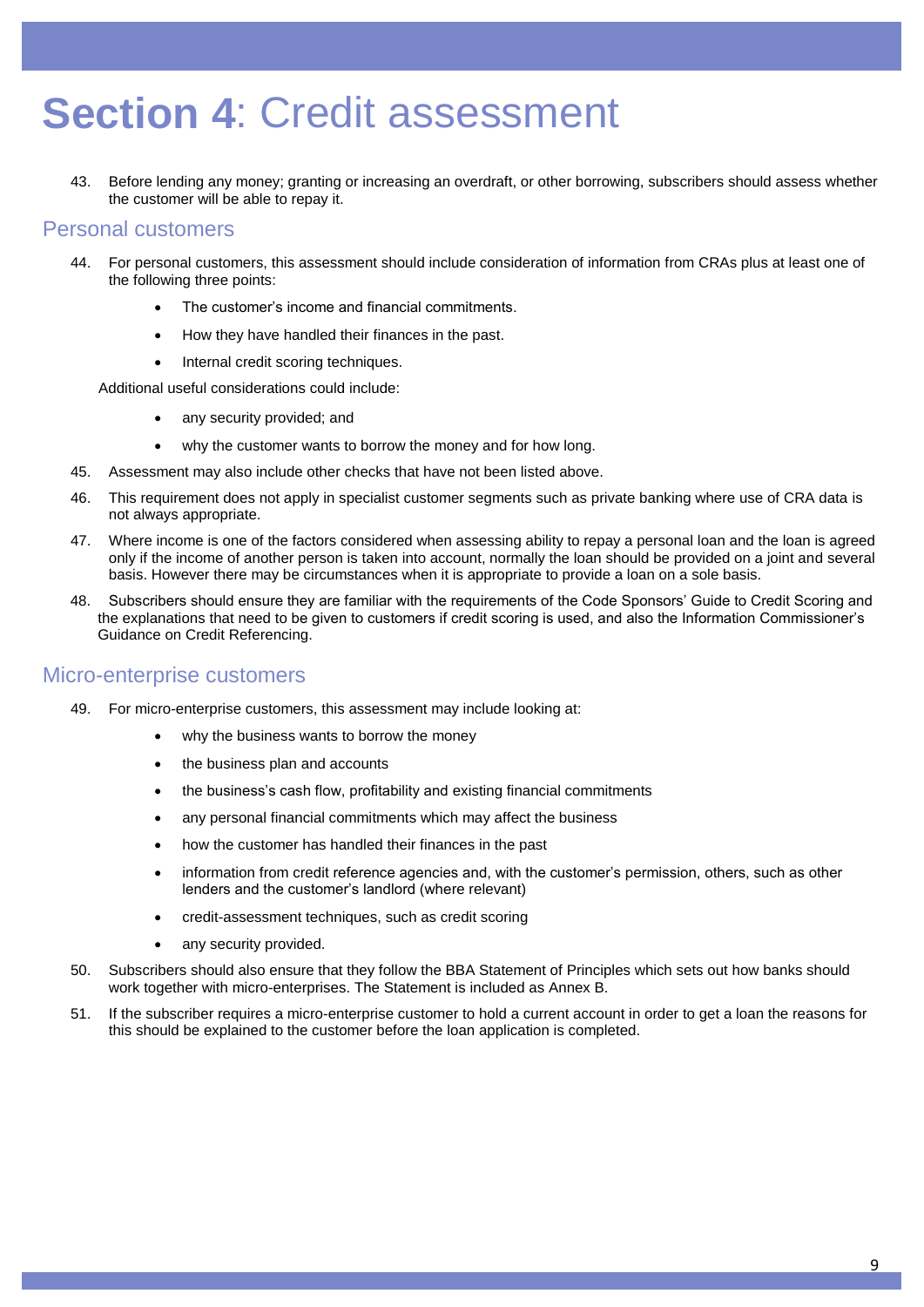# **Section 5: Current account overdrafts**

## Pre-sale information

- 52. When providing customers with information, before a contract is entered into, about a current account offering an overdraft facility, subscribers should include clear, fair and not misleading information outlining the availability of the overdraft, including whether there are qualifying criteria for accessing the overdraft.
- 53. The customer must be provided, where relevant, with details of the interest rate to be applied or, if reference interest rates are to be used, the method for calculating the actual interest and the relevant date and index or base for determining such reference interest rates.
- 54. This information must be provided either in good time, before the customer is bound by the contract; where the contract ends at the payment service users request, using a means of distance communication, immediately after the conclusion of the contract.

## Point of sale and post-sale information

- 55. If a customer is offered an overdraft, or an increase in their existing overdraft limit, subscribers should tell the customer if the overdraft is repayable on demand. The explanation could be contained in a facility letter or the terms and conditions.
- 56. If a customer's overdraft application is declined, the subscriber should explain the main reason why if asked by the customer. This could be provided in writing or electronically, if requested.
- 57. The written explanation could be given in the form of a leaflet if this is sufficiently focused. With regard to refusals based on credit scoring, the Code Sponsors' Guide to Credit Scoring refers and can be found at: <http://www.bba.org.uk/bba/jsp/polopoly.jsp?d=135&a=6612> . Subscribers should have regard to the potential for financial crime in the information they provide and will want to avoid compromising their security procedures.

### Interest rates

- 58. Subscribers should make information about overdraft interest rates available to customers via:
	- a telephone helpline;
	- a website;
	- notices in branches; or
	- information from staff.
- 59. If an overdraft is provided subscribers should give customers information on the interest rates which apply and when interest will be collected. If customers ask, subscribers should also give a full explanation of how interest is worked out.
- 60. Before taking interest, subscribers should give at least 14 days notice of how much will be taken.
- 61. Subscribers should inform customers about changes to the interest rates on their overdraft in compliance with the relevant regulatory requirement applying to the subscriber's overdraft terms.
- 62. Within 3 working days of a rate change, notices should be put in branches and newspapers. To help compare rates, the old rate should also be included.
- 63. Where an overdraft interest rate tracks changes to an index rate, the requirement to inform customers of changes does not apply.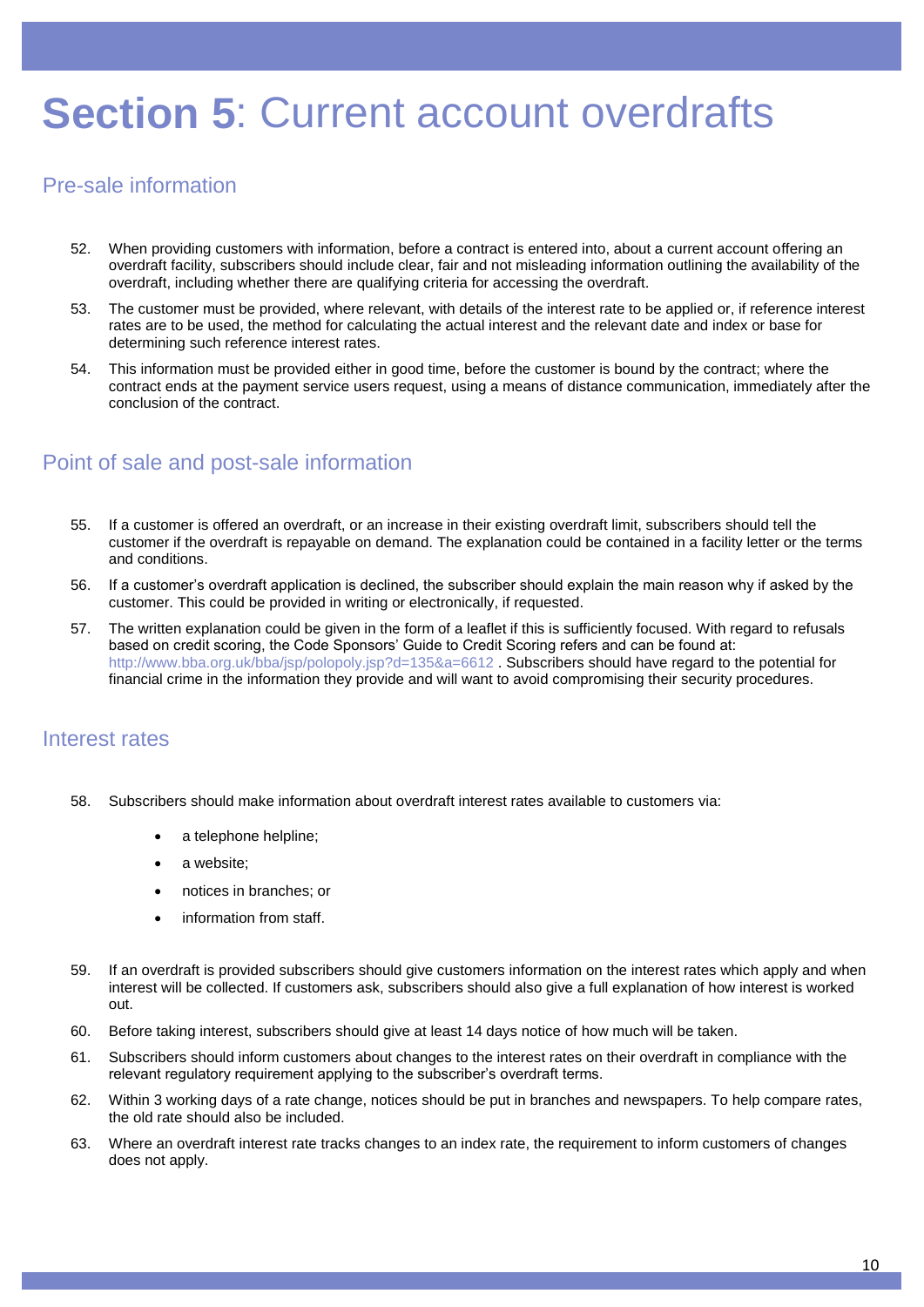# **Charges**

- 64. Subscribers should make available to customers information about any charges for overdrafts via:
	- a telephone helpline;
	- a website; or
	- by asking staff.
- 65. Subscribers should tell customers personally at least 30 days before increasing an overdraft charge or introducing a new overdraft charge.
- 66. Further guidance on charges information for current accounts, which are regulated under the Payment Services Regulations, can be found at: [http://www.fsa.gov.uk/pubs/other/PSD\\_approach.pdf](http://www.fsa.gov.uk/pubs/other/PSD_approach.pdf)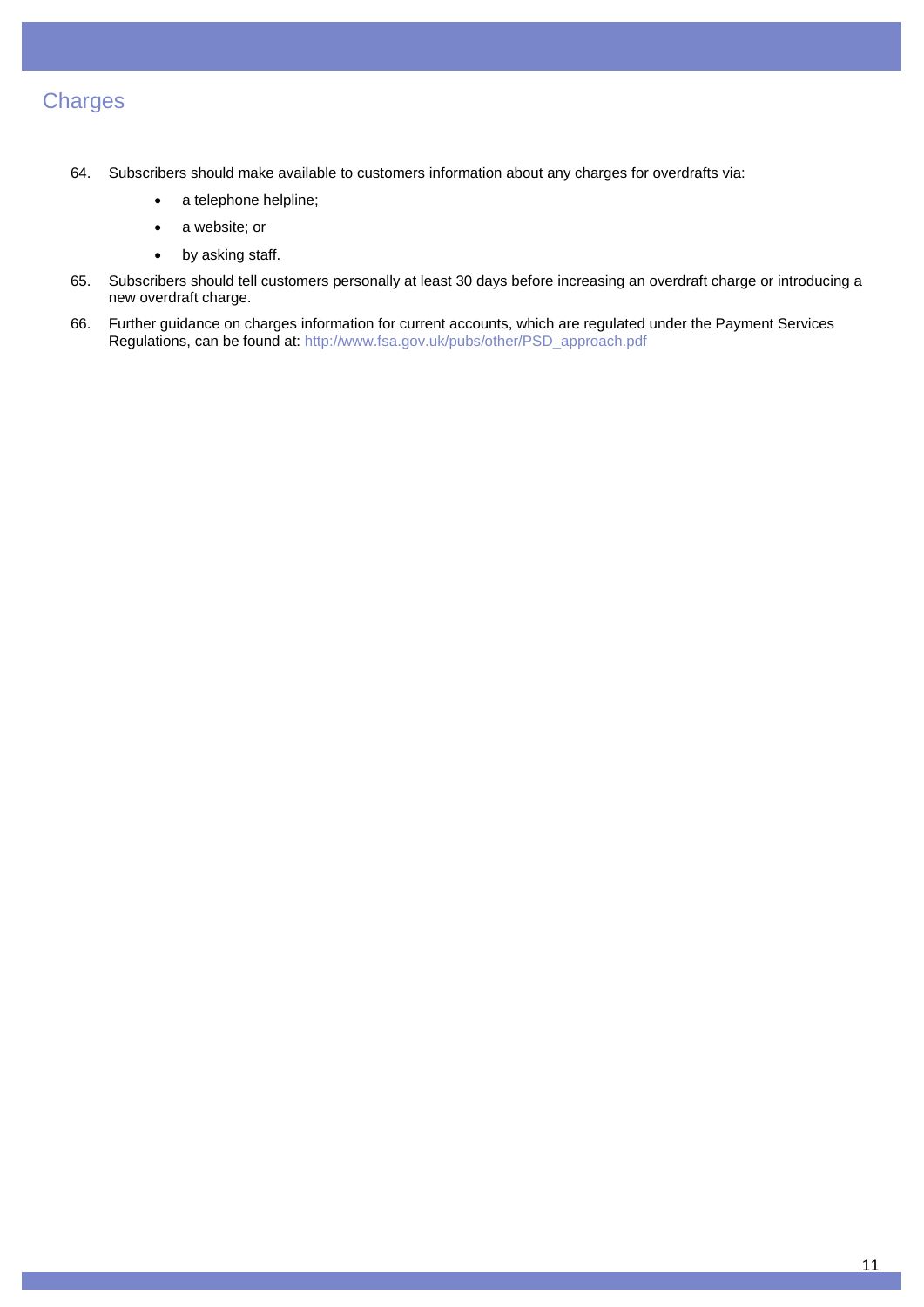# **Section 6**: Credit cards

## Pre-sale information

- 67. Information provided to customers should be clear, fair and not mis-leading. Subscribers should present information about the main features of a credit card in a summary box, as set out in The UK Cards Association best practice guidelines [http://www.theukcardsassociation.org.uk/best\\_practices/](http://www.theukcardsassociation.org.uk/best_practices/)
- 68. The summary box should be provided to the customer prior to their acceptance of the credit agreement.
- 69. All integral features of the product, such as introductory rates, should be included in the summary box. Information on free-standing or optional product features, such as Payment Protection Insurance, credit card cheques or other freestanding product features should not be shown in the summary box. Information on such free-standing features should be provided separately and should comply with any relevant best practice guidelines.
- 70. Pre-contract, the summary box should appear prominently on, or within, any application form/pack, acting as a final reminder for the consumer. This will typically cover direct mail pieces, free-standing leaflets, inserts etc. but not media such as television, radio, cinema or outdoor advertising.
- 71. For internet applications, a click-through to a page containing the summary box should be available.
- 72. Credit card issuers are not precluded from using the summary box in any advertising media they choose or at any point post-contract.
- 73. Subscribers should only send a credit card to a customer if they request one or to replace a credit card the customer already has.

## Point of contract information

- 74. Before a customer enters into the contract for a credit card (and when they accept the product for the first time) they should be given information relating to the following:
	- An explanation of how interest is calculated and charged; for example, whether it is charged on the full statement balance or only on any balance remaining after the customer has made the monthly payment;
	- The PSRs require that the customer must be provided, where relevant, with details of the interest and exchange rates to be applied or, if reference interest and exchange rates are to be used, the method for calculating the actual interest and the relevant date and index or base for determining such reference interest or exchange rates;
	- This information must be provided either in good time before the customer is bound by the contract, or where the contract is concluded at the payment service user's request, using a means of distance communication, immediately after the conclusion of the contract;
	- Details of how monthly payments are applied to any outstanding balance across transaction types including promotional offers;
	- An explanation of recurring transactions;
	- details of charges for the day-to-day running of the account, including any annual fee, dormancy fee, charge for exceeding credit limit, charge for delayed monthly payment, charges for overseas transactions, cash withdrawal fees for card usage at an ATM or over the counter, fees for any cash equivalent transactions, balance transfer fees, returned payment fees due to insufficient funds, and any other applicable fees;
	- The distinction between being the principal cardholder and an additional cardholder should be explained i.e., that the principal cardholder is responsible for all spending, including that by additional cardholders, and is responsible for repayments on the credit card;
	- The interest rates applicable to different types of transactions (e.g., purchases, balance transfers, credit card cheque transactions and cash transactions) and the ways in which customers will be told about changes in interest rates; and
	- Sufficient details to enable customers to pay on time, including via automated payments. Subscribers should also ensure that, where customers are offered the facility to pay by cheque by post, sufficient time is given to allow payments to be made in time, taking account of the postal delivery system and the length of the clearing cycle.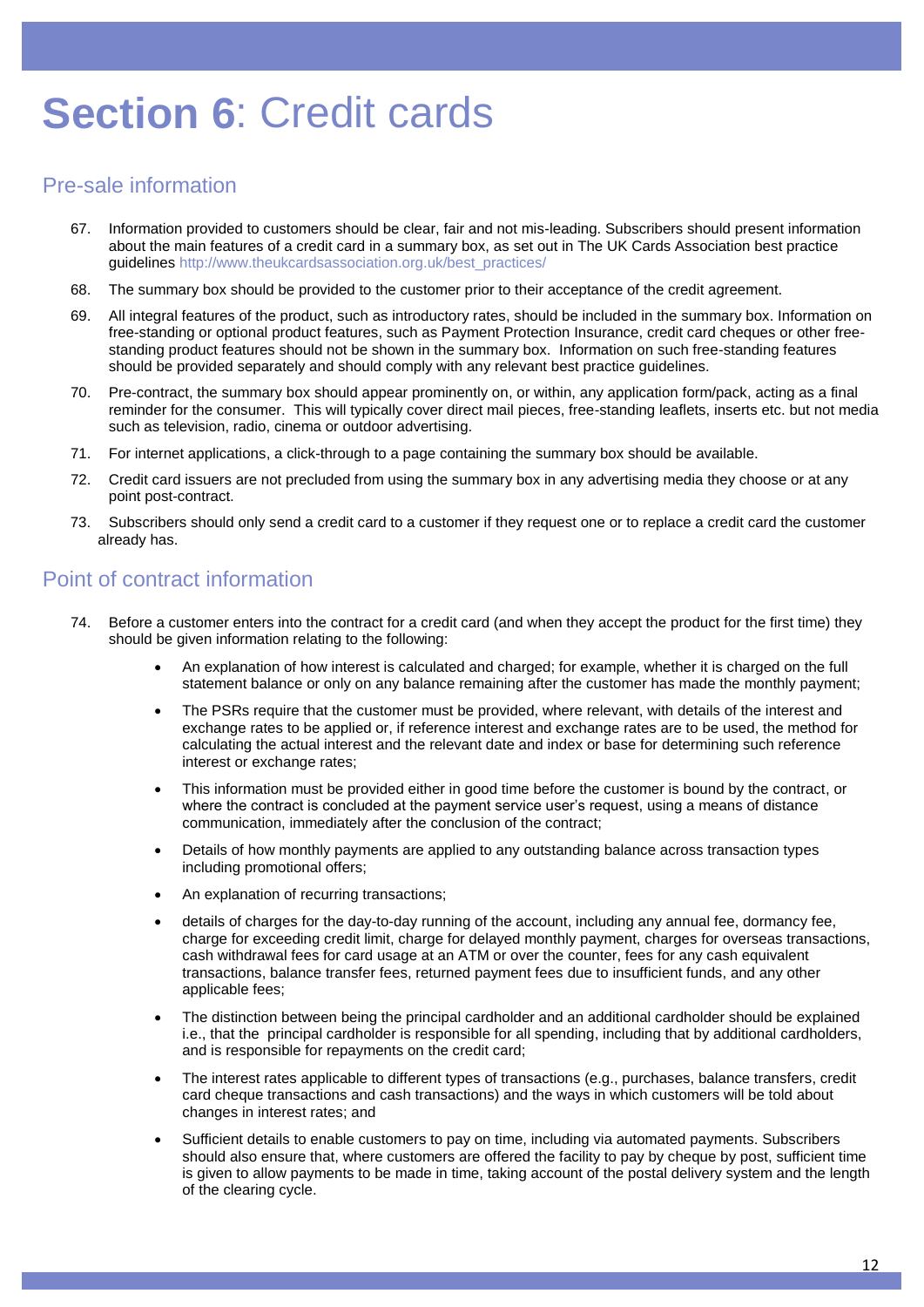

- 75. Subscribers should issue the customer's PIN separately from their card.
- 76. Subscribers should have systems in place to allow customers to change their PIN and should tell customers how to do so, for example in account opening packs or on PIN notifications.
- 77. Subscribers should make reference to the availability of alternatives to chip and PIN in materials accompanying card issuance and in any discussion with the customer where they express difficulty with using a PIN.

### Interest rates

- 78. Subscribers should make current credit card interest rates available to customers via one or more of the following:
	- a telephone helpline;
	- a website;
	- notices in branches; or
	- by asking staff.
- 79. Subscribers should inform customers about changes to the interest rates on their credit card in compliance with the relevant regulatory requirement applying to the subscriber's credit card terms.

### Risk-based repricing

 $\overline{a}$ 

This section applies only to credit cards for personal customers where the interest rate is determined individually in accordance to the customer's risk profile.

- 80. Subscribers should not increase the standard interest rate on a credit card within the first 12 months after the account is opened<sup>4</sup>. Subscribers should not increase the interest rate on a credit card more often than once every 6 months after its first year of operation.
- 81. If, after the first year of operation, a subscriber decides to reprice a customer's credit card it should undertake the following procedures prior to any increase:
	- Give the customer at least 30 days advance notice of the increase in the interest rate;
	- Give the customer options which include closing the credit card account and repaying the balance at the existing interest rate, within a reasonable period;
	- Explain, if asked by the customer, why the interest rate is being increased; and
	- Consider offering an alternative product (if there is one available) at an equivalent or lower rate of interest.
- 82. Subscribers should not increase the interest rate on a credit card if the personal customer:
	- has failed to make two or more consecutive minimum monthly repayments;
	- has agreed a repayment plan for the account; or
	- is engaging with a not-for-profit debt agency to discuss a repayment plan and the issuer has been formally notified.
- 83. Further guidance on dealing with cases of financial difficulty is included in Section 9.

<sup>&</sup>lt;sup>4</sup> This requirement does not apply to an introductory promotional APR that reverts to a standard APR within the first 12 months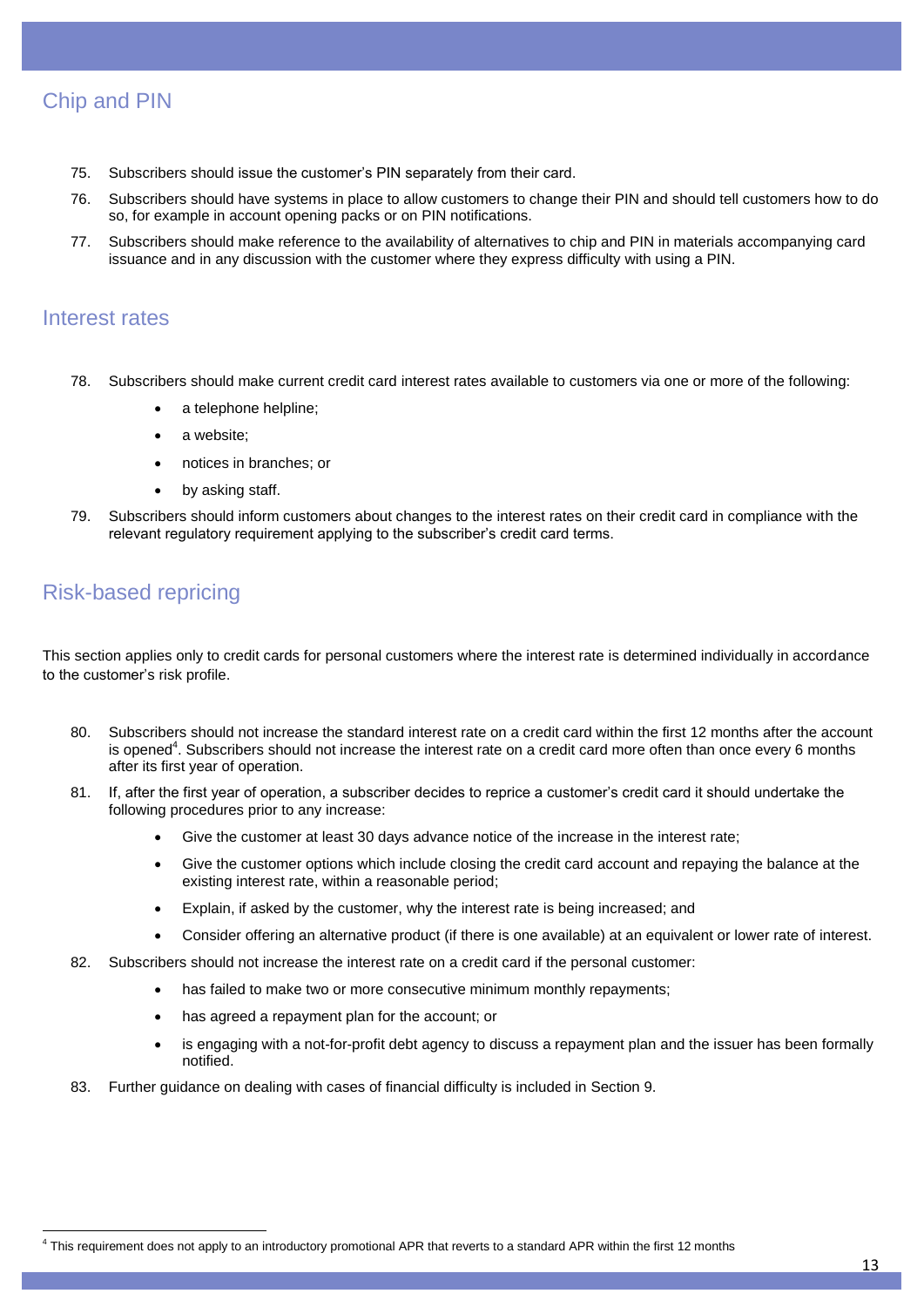## Credit card limits

- 84. Before giving a customer a credit limit, or increasing an existing limit, subscribers should assess whether they feel the customer will be able to repay it. Subscribers should follow The UK Cards Association best practice guidelines for credit card limit increases [http://www.theukcardsassociation.org.uk/best\\_practices/](http://www.theukcardsassociation.org.uk/best_practices/)
- 85. Subscribers should give customers notice if they increase the credit limit on their credit card and explain how customers can refuse the increase.
- 86. Customers can contact the subscriber to reduce their credit card limit or opt-out of the increase.
- 87. Customers can request an increase to their credit card limit. The request should be considered after subscribers have made appropriate checks.
- 88. Where an emergency increase to a credit card limit is granted (i.e., when a transaction goes for authorisation and will take the customer over their pre-agreed limit) the issuer should always assess the customer's ability to repay.
- 89. Issuers should advise customers that checks are made before a limit is increased (the method and timing of advice will be at the issuer's discretion).
- 90. Credit card limit increases should not be offered on accounts that are in arrears and should not be granted for accounts that fall below credit scoring thresholds.
- 91. Subscribers should periodically review customers' credit card limits using credit reference agency and internal data. The requirement to use CRA data does not apply in specialist customer segments, such as private banking, where use of credit reference agency data is not always appropriate.
- 92. Where the subscriber feels it is appropriate, the credit card limit should be reduced and notification given to the customer.

## Credit card promotional period

- 93. If a credit card has an introductory promotional rate the expiry date of the introductory promotional offer should be shown on the front of the statement or in a separate, prominent personal notification to the customer. This should be given between four and eight weeks before the offer expires.
- 94. It is acceptable to exceed the four or eight week period if the best way to provide information about the expiry of an introductory promotional rate is by a message in, or with, a monthly statement.
- 95. This requirement does not apply where the customer is in breach of the terms and conditions of the account and the subscriber is concerned that giving the customer warning that the promotional period is about to end may result in abuse of the card, or where the account is not being used and the customer is not receiving a monthly statement.

# Credit card statements

- 96. Firms should provide customers with a monthly statement for their credit card unless the account has a zero balance and has not been used. The monthly statement will include information about transactions since the last statement date, any interest which applies, the minimum repayment and other useful information compliant with the Consumer Credit Act 2006, such as the allocation of payments.
- 97. Subscribers should follow The UK Cards Association Best Practice Guidelines for the Cardholder Statement Summary Box [http://www.theukcardsassociation.org.uk/best\\_practices/](http://www.theukcardsassociation.org.uk/best_practices/)
- 98. There are a number of specific pieces of information which should be included on every credit card statement (and where appropriate on a link from an electronic statement):
	- Sufficient details to enable customers to pay on time, including via automated payments;
	- The current interest rate should be printed on each statement. Also, if more than one interest rate applies to an outstanding balance (for example, where one rate applies to a transferred balance and different rates to new borrowing and cash transactions) this should be made clear;
	- A clear statement that if the account is not fully cleared, interest will be charged on the total value of the statement, and not just on the outstanding balance;
	- A clear statement that interest will be charged on a daily basis and that interest payments therefore increase the longer payment is delayed (even before the monthly payment date);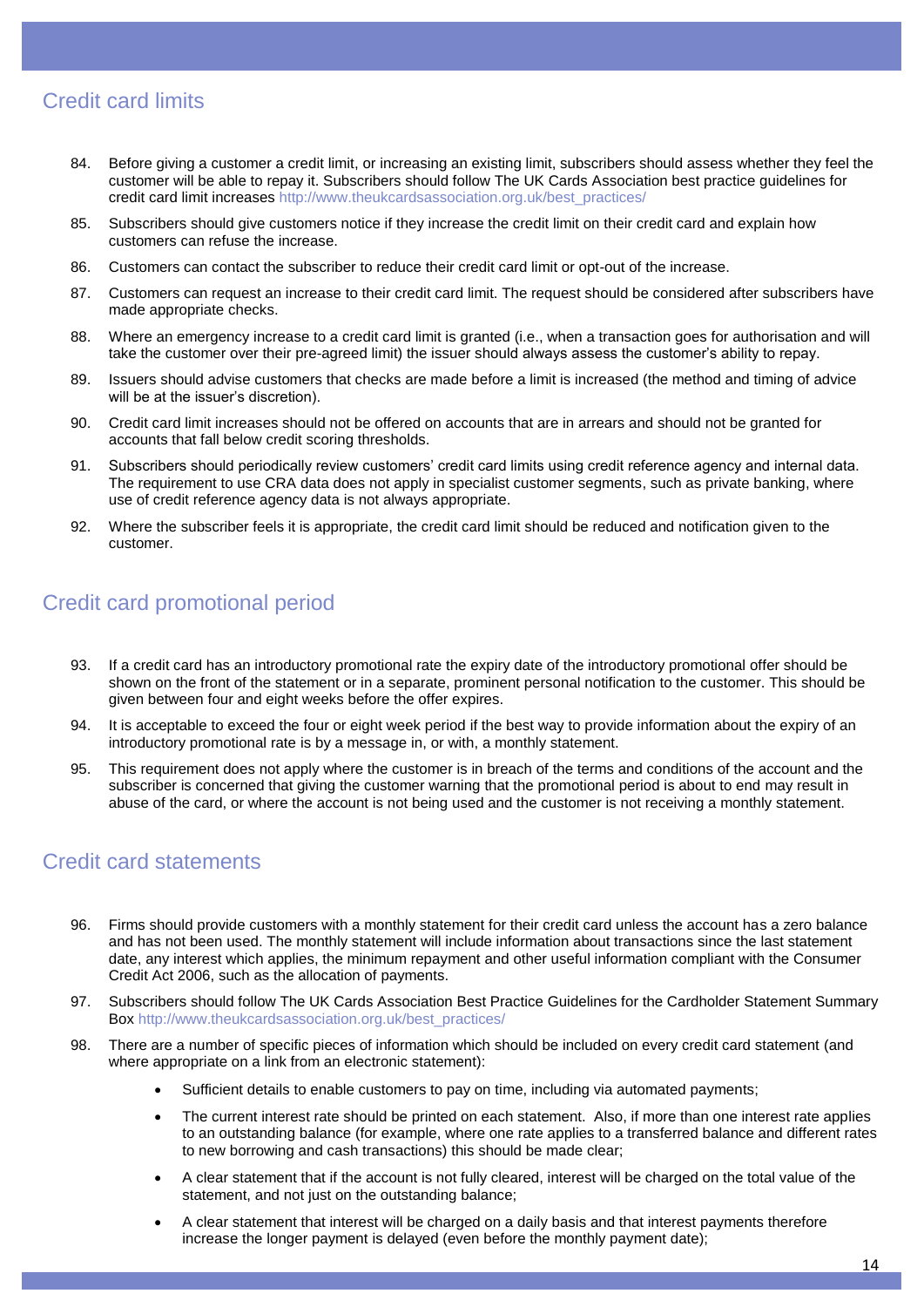- A brief summary on the allocation of monthly payments on the front or back of the statement (or a link from an online statement);
- The front of each credit card statement should show a cash figure indicative of the amount of interest which would be payable by the customer if they paid the minimum amount and it reached the subscriber on the last day for payment;
- A warning about the risk of only making minimum payments this should be worded as follows, 'If you make only the minimum payment each month, it will take you longer and cost you more to clear your balance.'
- 99. In addition, in the event that a customer has missed a payment, subscribers should also include in any notification sent to a customer in respect of missing the first payment reference to the option of paying by automated payment to avoid missing future payments.

## Credit card repayments

- 100. Subscribers should ensure that the minimum monthly repayment covers more than that month's interest. This means that the minimum repayment will cover that month's interest and a proportion of the balance outstanding from the previous month.
- 101. The principle should be that the minimum repayment on a credit card should reduce month by month if there have been no further transactions on the card and the lower minimum payment threshold of the card has not been reached, assuming all other conditions of the product remain unchanged. The term 'transactions' includes any fees, charges or PPI premiums incurred on the card.
- 102. The minimum payment amount on the account should be clearly shown. This amount should normally be sufficient to avoid negative amortisation over a period of 12 months (i.e., the sum of 12 minimum payments would exceed the sum of additional interest added to the account over the same 12 month period).
- 103. It is acceptable for the minimum payment amount to be calculated as a percentage of the balance carried forward, so long as the percentage would normally prevent negative amortisation. Other methods for calculating the minimum payment are also acceptable, provided this principle can be demonstrated.
- 104. Subscribers may offer payment holidays and should clearly explain the terms and that customers can reject the holiday by continuing payment. Where a payment holiday is provided the minimum repayment afterwards should be sufficient to avoid negative amortisation over a period of 12 months from the start of the holiday.

## Credit card cheques

- 105. Subscribers should follow The UK Cards Association best practice guidelines for credit card cheques including the provision of clear information through a summary box provided with all credit card cheques: [http://www.theukcardsassociation.org.uk/best\\_practices/](http://www.theukcardsassociation.org.uk/best_practices/)
- 106. New credit card customers should be given a first time opt-out from receiving credit card cheque mailings.
- 107. When credit card cheques are provided the customer should be given prominent information about how to opt out of receiving cheques and how to destroy unwanted credit card cheques and supporting material.
- 108. The following customers should not be issued credit card cheques:
	- $\bullet$  Customers who are in arrears or over-limit<sup>5</sup>;
	- Customers with limited scope to borrow more or who are at their limit;
	- Customers who have opted out of receiving cheques; and
	- Accounts where there are fraudulent activities or lost/stolen procedures pending.
- 109. Subscribers should not send out unsolicited credit card cheques with a pre-completed amount.

 $\overline{a}$  $5$  This means customers who are in arrears with their payments or over-limit at the time of selection for receipt of credit card cheques.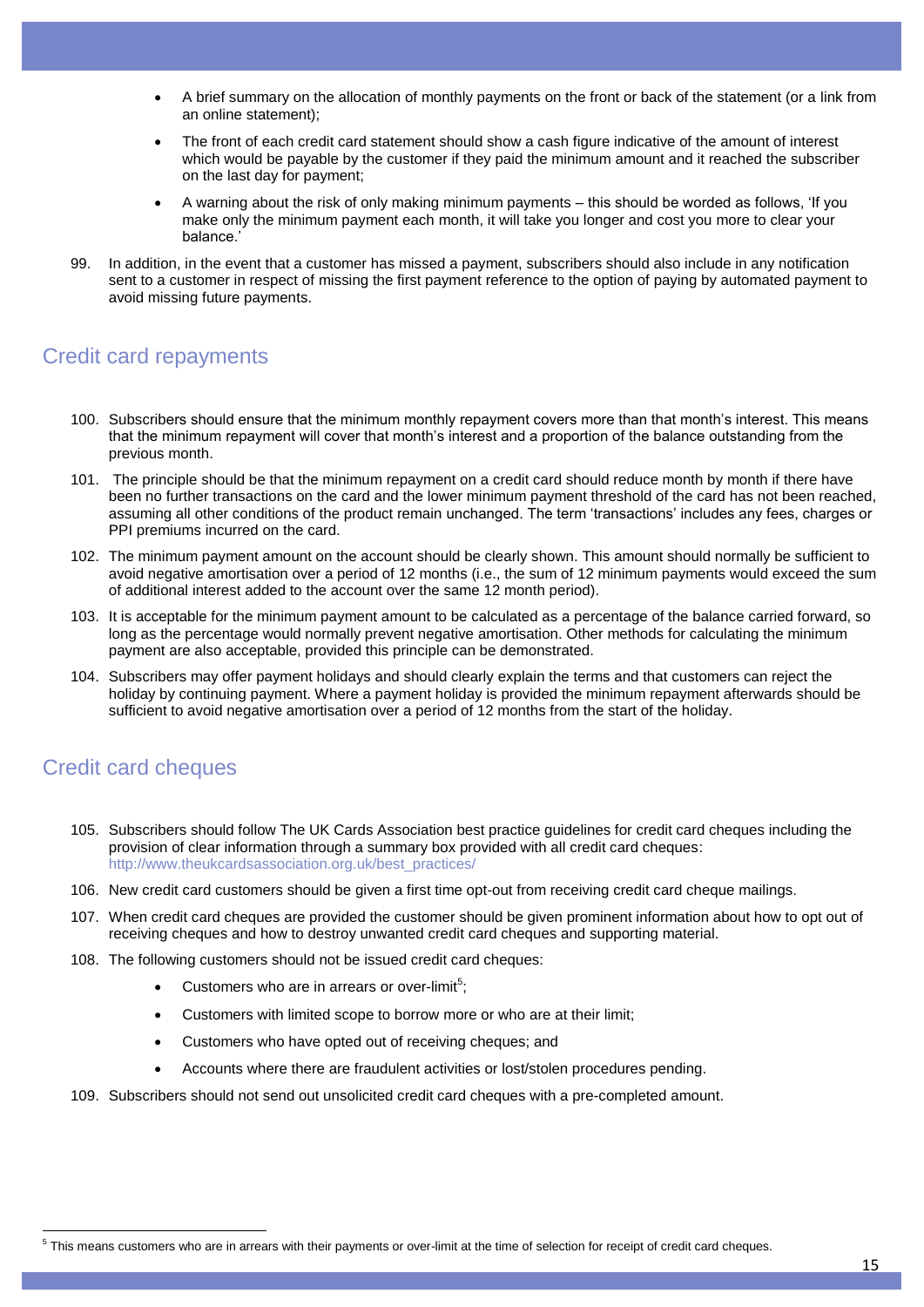- 110. In addition to the summary box, subscribers should clearly and transparently highlight in the main body of any communication accompanying the provision of credit card cheques the following (where applicable):
	- Credit card cheques do not provide the same level of consumer protection as a normal credit card purchase;
	- The transaction fee per cheque;
	- Whether there is an interest free period;
	- How to opt-out of receiving credit card cheques in the future; and
	- An alert to the Summary Box (e.g. "see important information overleaf")

### Unauthorised transactions

- 111. If the subscriber agrees that a credit card transaction has genuinely not been authorised by the customer then any interest that may have been charged on this transaction will be refunded. Interest will not be refunded if the customer has acted fraudulently or with gross negligence.
- 112. Unless the subscriber can show that the customer acted fraudulently or with gross negligence, their liability for their credit card being misused will be limited as follows:
	- If someone else uses the card, before the customer informs the subscriber that it has been lost or stolen or that someone else knows the PIN, the most the customer will have to pay is £50;
	- If someone else uses the card details without the customer's permission, and the card has not been lost or stolen, the customer will not have to pay anything;
	- If someone else uses the card details without the customer's permission for a transaction where the cardholder does not need to be present (for example, buying something over the internet), the customer will not have to pay anything; and
	- If the card is used before the customer has received it, the customer will not have to pay anything.
- 113. The second bullet refers to fraudulent situations where, for example, a customer's card has been cloned. Unless the customer has acted fraudulently or with gross negligence (which the subscriber must prove – see below), the customer is liable for a maximum of £50 in total (i.e. not for each transaction) before they give notification of loss, etc., if the card is out of their possession.
- 114. If card details are misused while the card is still in the customer's possession (i.e., it has not been lost or stolen), the customer cannot be liable, unless they have acted fraudulently or with gross negligence. This would include misuse of card details in the case of distance transactions (this reflects the requirements of the EU Distance Selling Directive). Under the Consumer Credit Act 1974, if the card was used as a credit token, then the consideration of gross negligence is irrelevant.
- 115. This provision confirms that the burden of proof lies with the subscriber and not with the customer, so the subscriber will have to provide proof if necessary.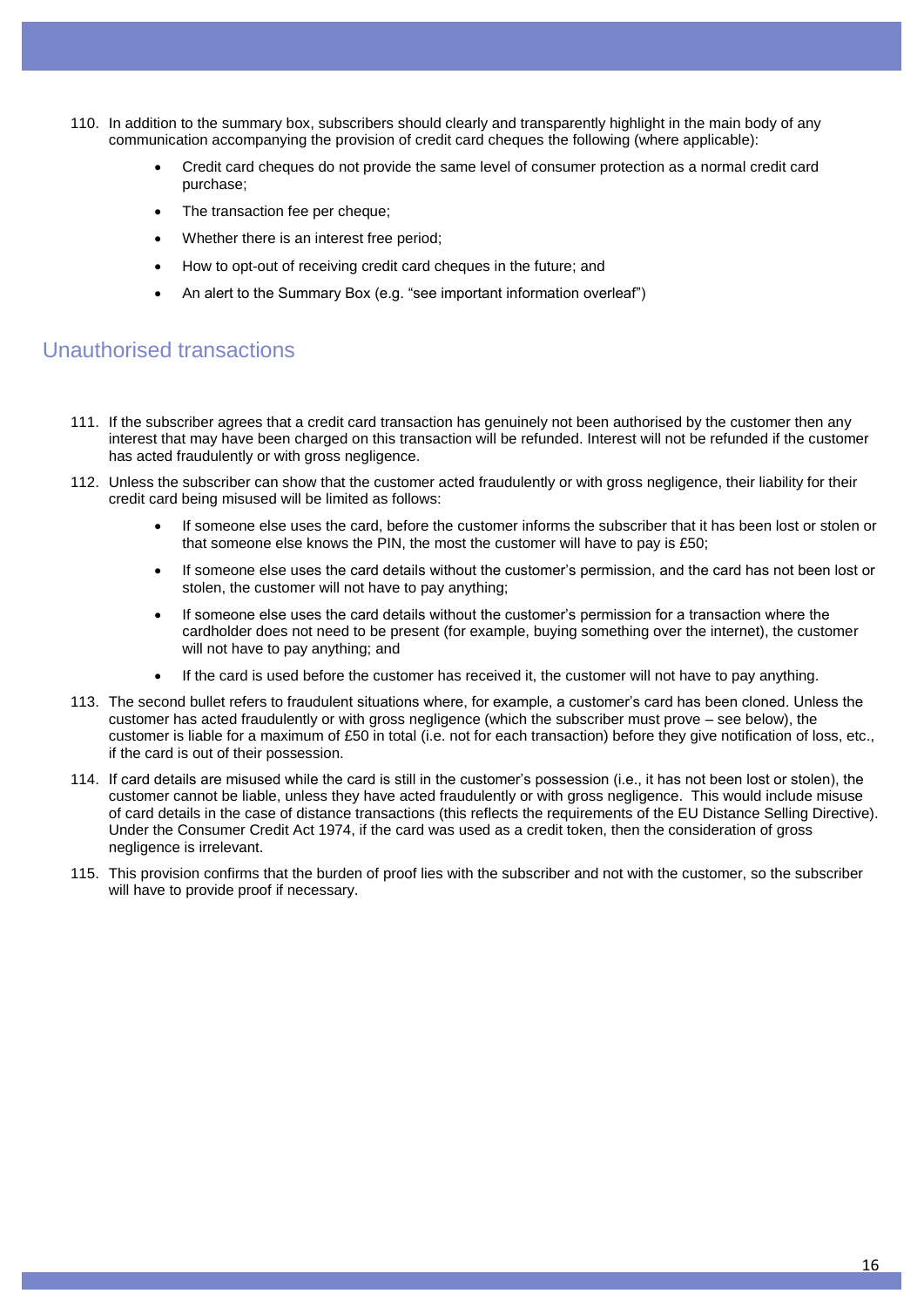# **Section 7**: Loans

## Declining an application

- 116. If a customer's loan application is declined, the subscriber should explain the main reason if asked by the customer. This could be provided in writing or electronically, if requested.
- 117. The written explanation could be given in the form of a leaflet if this is sufficiently focused. In regard to refusals based on credit scoring, the Code Sponsors' Guide to Credit Scoring (in particular, section 6 of the Guide) refers. Subscribers should have regard to the potential for financial crime in the information they provide and will want to avoid compromising their security procedures.
- 118. If, after declining an application for credit, subscribers wish to refer a customer to another lender, they should make the customer aware that a referral is not an indication that a subsequent application for credit will be successful.

## Guarantees for personal and micro-enterprise lending

- 119. Regular financial information about the person on whose behalf a guarantee/indemnity or other security is given should always be made available to the guarantor or granters of third party security ('granters'), so that they can assess the likelihood of being called upon to pay, as long as permission is given and confidentiality is not breached.
- 120. If the guarantor or granter requests confidential financial information (with the exception of the current level of liability), such as details of balances, copy statements, etc, the customer's consent should first be obtained.
- 121. It is important that guarantors or granters receive independent legal advice to help them understand the full nature of their commitment and the potential implications of their decision. Case law on this issue is well developed and subscribers should encourage, as far as possible, potential guarantors or granters to take independent advice. Subscribers may wish to go further than what is covered in this section and require a potential guarantor or granter who refuses to take legal advice to sign a declaration to that effect. In any case, the recommendation to take independent legal advice, and the potential consequences of their decision, should be stated clearly on all appropriate documents that the guarantor or granter is asked to sign.
- 122. In relation to guarantees/indemnities, subscribers must also inform guarantors or granters that, by giving the guarantee/indemnity or other third party security, they may have to pay instead of or as well as the customer. Subscribers must also tell the guarantor the extent of their liability, including the addition of interest and charges after demand has been made. When independent legal advice has been given, it may be assumed that the solicitor will have explained the nature of all monies and continuing security, if appropriate. Depending on the nature and structure of facilities, subscribers may choose to explain these features to those customers who have declined independent legal advice (and should always do so when requested by any guarantor).
- 123. Subscribers should not take an unlimited guarantee from an individual other than to support a customer's liabilities under a merchant agreement. However, other forms of unlimited third party security may be taken from an individual, provided that the limit of the granter's liability is explained in a side letter. This is to avoid the need to take fresh security, with the associated expense and inconvenience to customers, each time a facility changes.
- 124. 'Unlimited' applies to the capital amount of the loan and excludes interest, charges and arrears etc. An explanation of this should be covered in the guarantee/indemnity or other security documents that the guarantor is asked to sign.
- 125. In the case of limited companies, which are part of the same group structure, subscribers may continue to take unlimited guarantees from the constituent companies in support of borrowing by other companies in the group.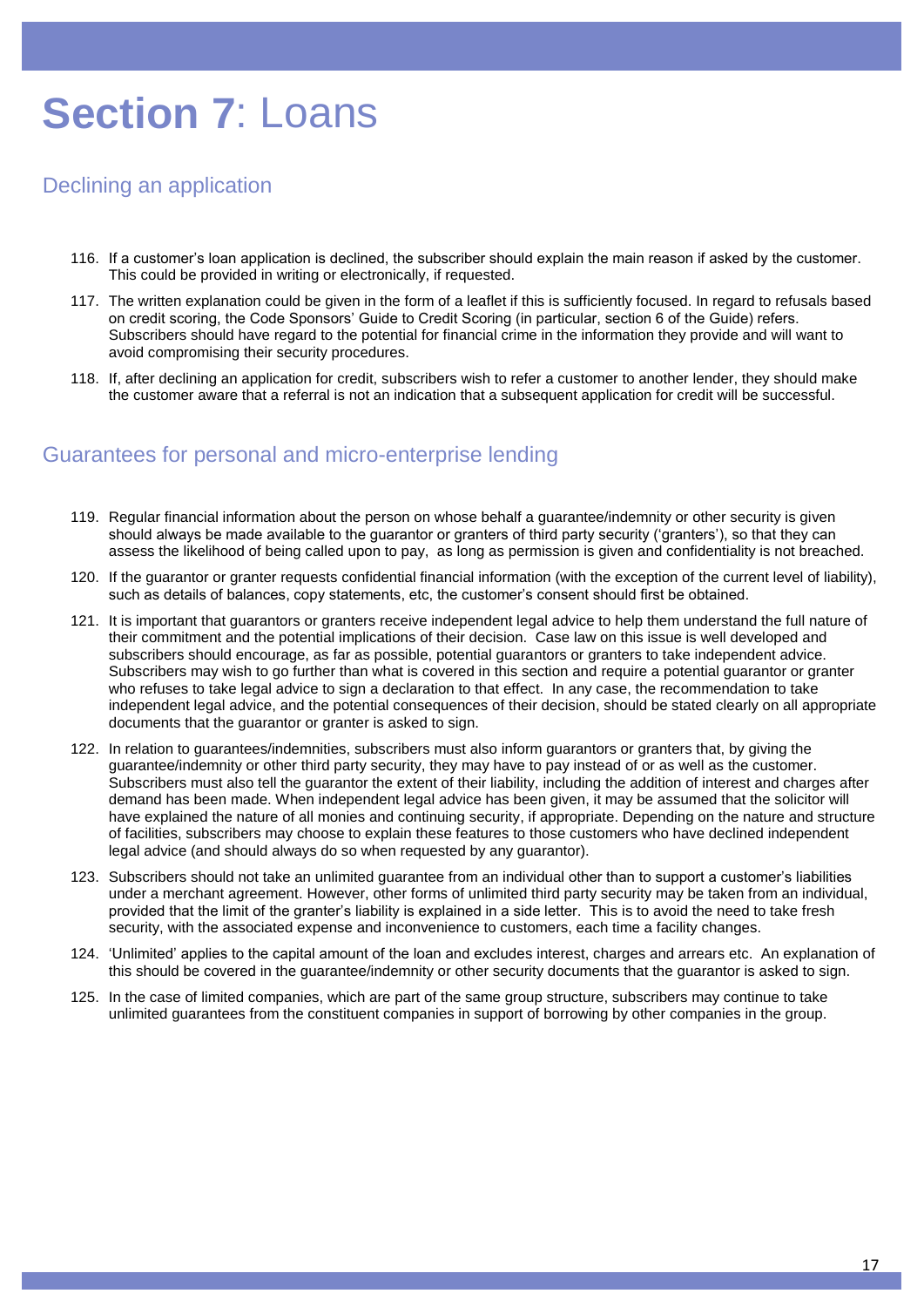## Security for micro-enterprise lending

 $\overline{a}$ 

- 126. If a subscriber asks for security to support a business's borrowing or other liabilities it should tell the business why it needs the security and confirm what is needed in writing. Documents should be easy to understand and avoid technical language whenever possible. Micro-enterprise customers should have the opportunity to discuss with the subscriber anything about which they are unsure.
- 127. If asked by the customer, the subscriber should tell the customer under what circumstances they will agree to release the security. It should be made clear that the security will be released once the facility is repaid – unless contrary instructions are received from the customer (i.e. security should not be retained beyond the life of the borrowing without the customer's express agreement).

## The Statement of Principles for lending to micro-enterprises

128. Subscribers should ensure that they follow the BBA Statement of Principles<sup>6</sup> when lending to micro-enterprises. The Statement is included at Annex B.

 $<sup>6</sup>$  Subscribers have a six month transitional period to replace the Statement of Principles which references the Banking Code, with the updated version</sup> at Annex B, which references the Lending Code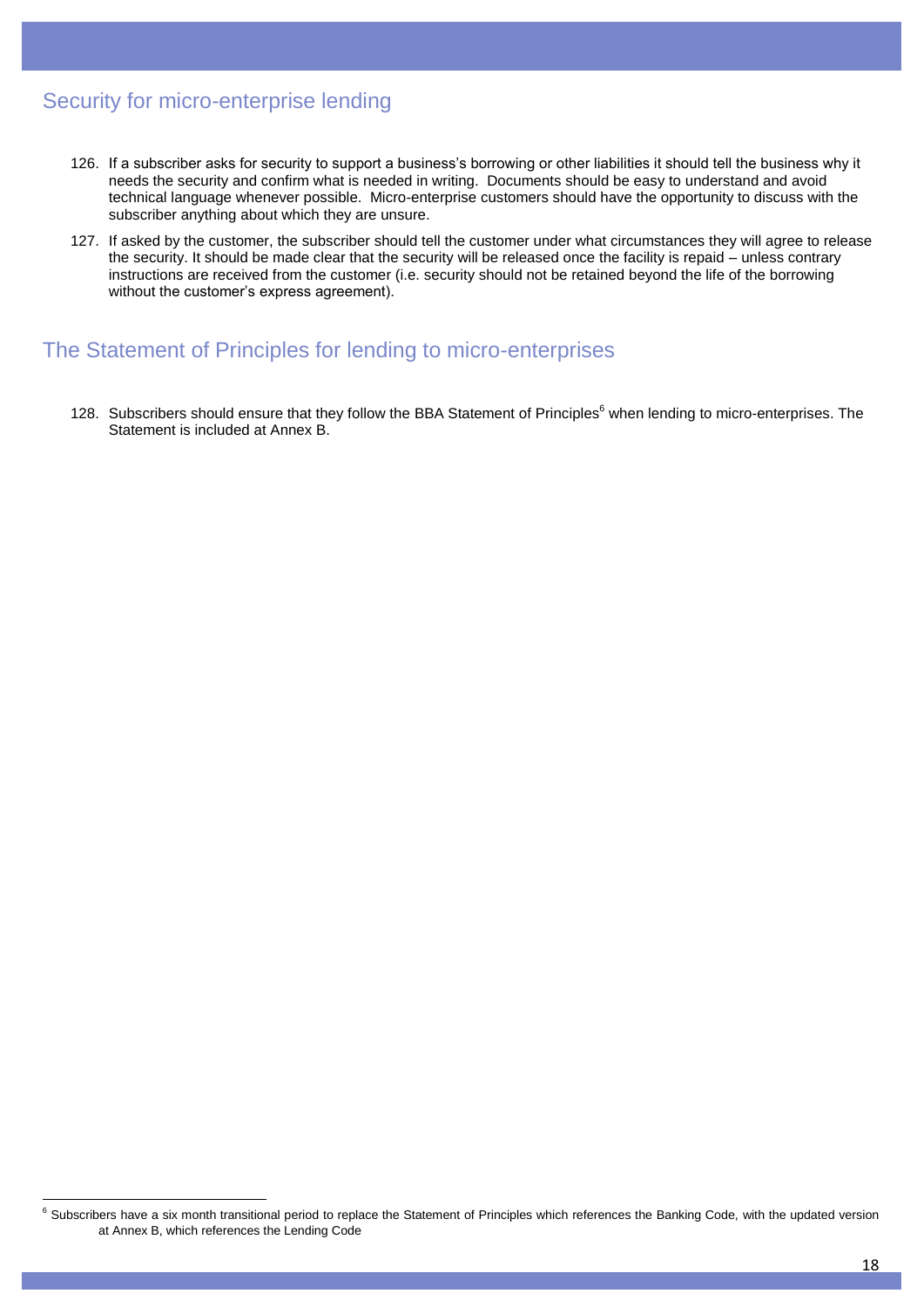# **Section 8**: Terms and conditions

- 129. Unless it is impracticable to do so, as in the case of products purchased by telephone, customers should be provided with any product terms and conditions - and be encouraged to read them - before they commit to purchasing the product.
- 130. All terms and conditions should be written in clear and intelligible language. They should be fair in substance and, when relating to personal lending, should reflect the requirements of the Unfair Terms in Consumer Contracts Regulations.
- 131. Terms and conditions supplied to customers in paper format should be easy to read by someone with normal or corrected eyesight.
- 132. Customers should be told how they will be notified of changes to terms and conditions when they become a customer.
- 133. Subscribers must not insist that a customer buys an insurance product from them as a condition of providing the customer with a lending product.

## Changes to terms and conditions

- 134. If terms and conditions are changed to the customer's detriment customers should be given at least 30 days personal notice (for example, by letter, e-mail, etc) before the change takes effect. At any time during the 60 days from the date of the notification, the customer must be free to close or switch their account without having to give notice. Customers should also be free to close or switch accounts without any financial penalty.
- 135. Where a change to terms and conditions is not to the customer's disadvantage it can be made immediately. However, the customer should be notified of the change within 30 days. Notification can be made in a number of ways, for example: by press advertisements; branch notices; information on the website; etc. The method chosen should be appropriate for the distribution channel. So, for example, a branch notice would not be appropriate to advertise changes in the terms of an internet-only account.
- 136. If a firm makes a major change or a lot of minor changes to terms and conditions in any one year it should provide the customer with a summary of the changes and make available a full copy of the terms and conditions.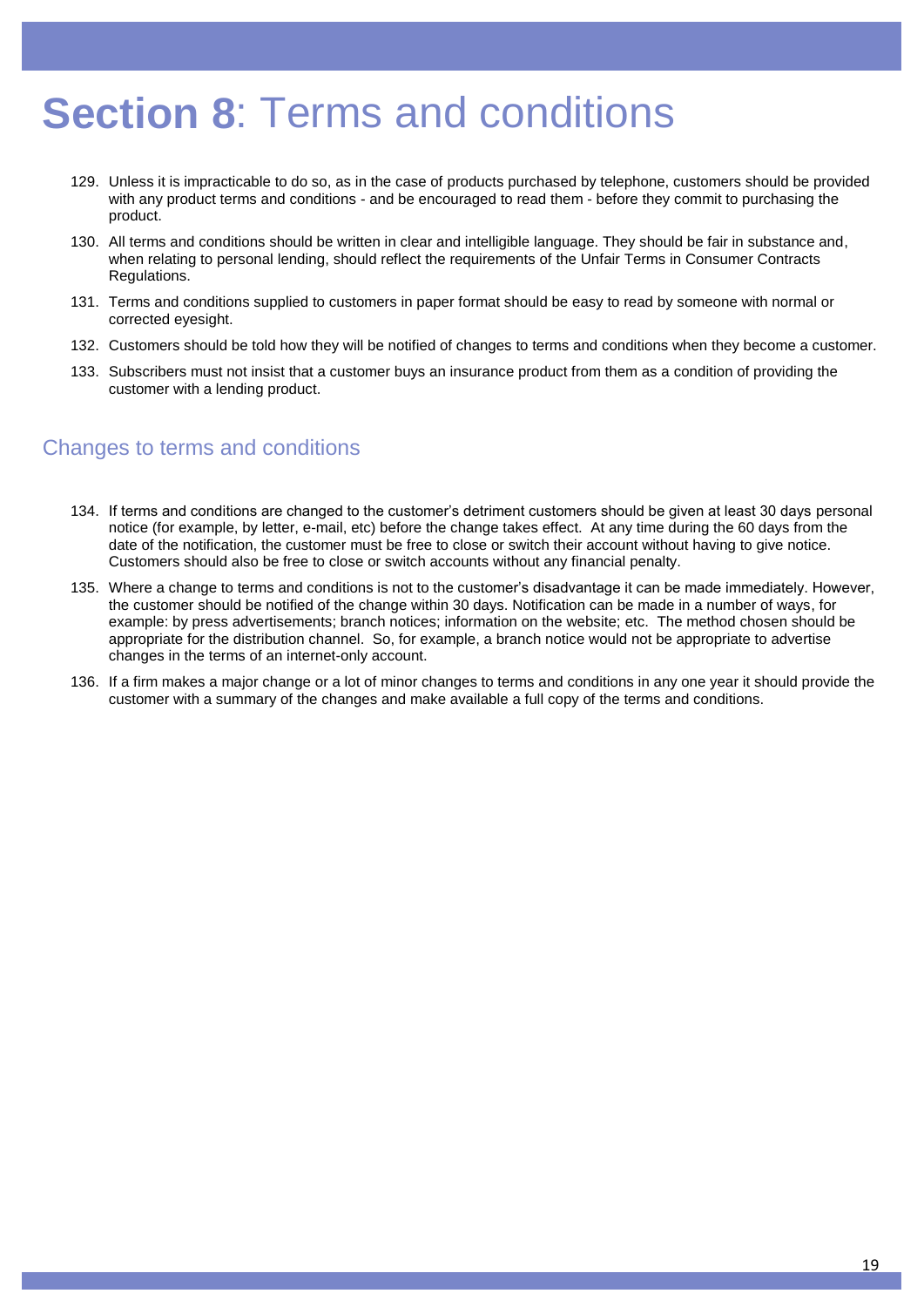# **Section 9**: Financial difficulties

- 137. Subscribers should be sympathetic and positive when considering a customer's financial difficulties. Although there is an onus on customers to try to help themselves, the first step, when a subscriber becomes aware of a customer's financial difficulties, should be to try to contact the customer to discuss the matter. This applies to both personal and micro-enterprise customers.
- 138. Personal customers should be considered to be in financial difficulty when income is insufficient to cover reasonable living expenses and meet financial commitments as they become due. This may result from a change in lifestyle, often accompanied by a fall in disposable income and/or increased expenditure, such as:
	- loss of employment;
	- disability;
	- serious illness;
	- relationship breakdown;
	- death of a partner;
	- starting a lower paid job;
	- parental/carer leave;
	- starting full-time education; and
	- imprisonment
- 139. Financial difficulties may become evident to a subscriber from one or more of the following events:
	- Items repeatedly being returned unpaid due to lack of available funds;
	- Failing to meet loan repayments or other commitments;
	- Discontinuation of regular credits;
	- Notification of some form of insolvency or court proceedings;
	- Regular requests for increased borrowing or repeated rescheduling of debts;
	- Making frequent cash withdrawals on a credit card at a non-promotional rate of interest; and
	- Repeatedly exceeding a credit card or overdraft limit without agreement.
- 140. Additionally, for micro-enterprise customers, financial difficulties may also become evident to subscribers because:
	- the customer goes overdrawn without agreement;
	- the customer goes over their agreed overdraft limit, especially more than once;
	- there are large increases or decreases in the business's turnover;
	- the business is trading at a loss;
	- the business suddenly loses a key customer or employee;
	- a large part of the business is sold;
	- a facility is used for purposes other than those agreed with the subscriber;
	- the customer does not keep to conditions set out in the loan agreement;
	- the customer does not supply agreed monitoring information on time; and
	- another creditor brings a winding-up petition or other legal action against the business.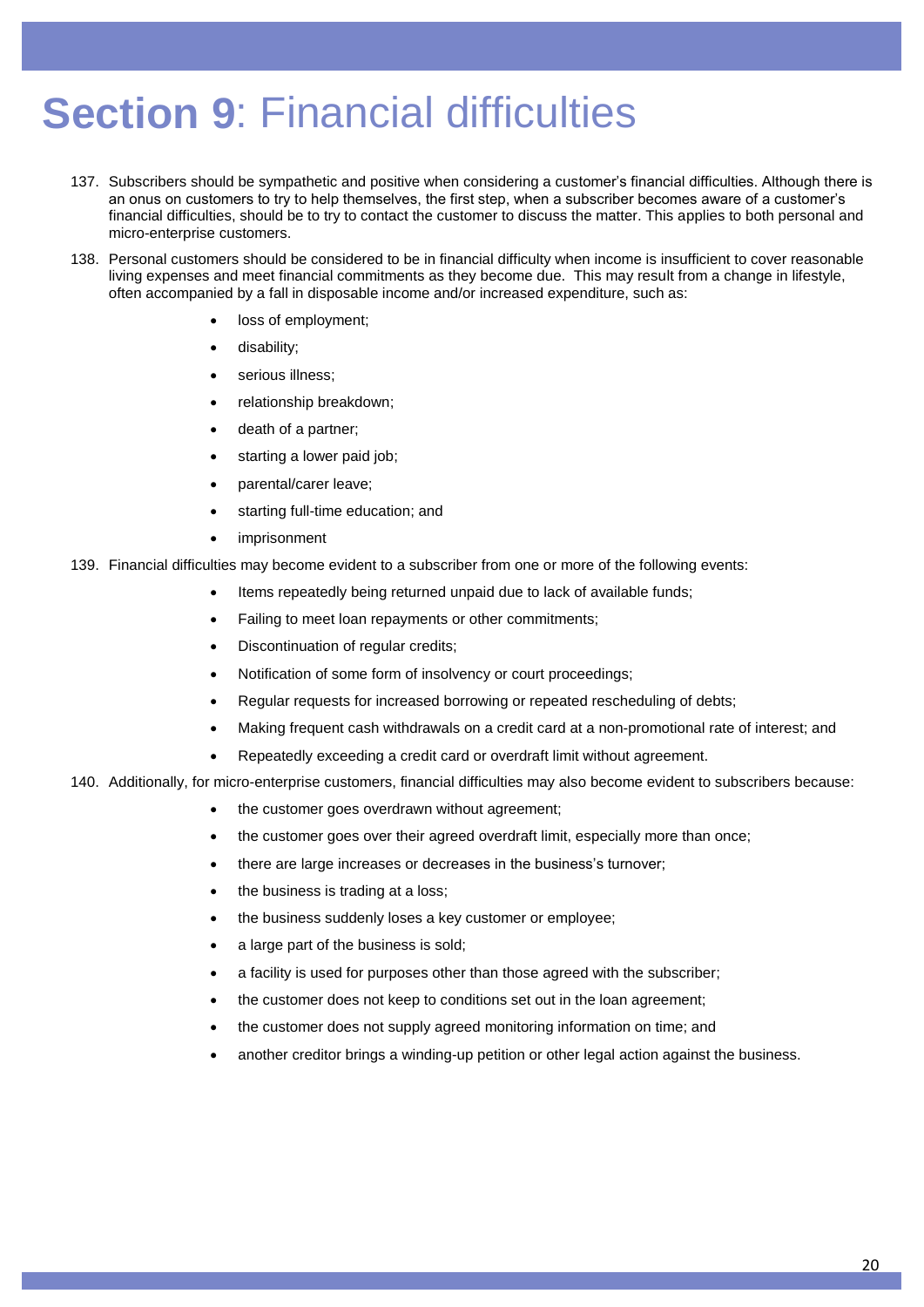- 141. If, during the course of a customer's account operation, a subscriber becomes aware via their existing systems that the customer may be heading towards financial difficulties, the subscriber should contact the customer to outline their approach to financial difficulties and to encourage the customer to contact the subscriber if the customer is worried about their position. Subscribers should also provide signposts to sources of free, independent money advice.
- 142. Subscribers should determine the level of intervention required dependent on the individual customer's position.
- 143. Subscribers should make available to customers straightforward information in plain English on their procedures and systems for dealing with customers in financial difficulty. This might explain, for example, the main rights and responsibilities of customers and subscribers, and what is involved in legal demands or a referral to a debt recovery unit. The BBA publishes a leaflet, *Dealing with Debt,* which is available on the BBA and UK Cards Association websites.
- 144. Where a customer requests that the subscriber deals with them in writing or e-mail (providing that facility is available) rather than by telephone, they should do so as long as the customer remains co-operative and in regular dialogue.

## Specialist assistance

145. If it becomes clear to the subscriber that the customer needs specialist assistance, the customer should be referred promptly to a specialist team that deals with customers in financial difficulties, if one exists. In some cases, referral to a debt recovery unit may also be necessary.

# Repayment plans

- 146. The subscriber should explore a range of options with the customer. Usually this will require the customer to disclose to the subscriber details of their income, expenditure, assets and liabilities, including amounts (if any) owed to other creditors. This information will be used to develop a plan for dealing with the liabilities. In cases where there are liabilities to multiple creditors, subscribers should recommend a free money advice service.
- 147. The initial arrangements for repaying the debt should be in writing or other durable medium. This will not always be treated as a formal debt management plan, and there may be departures from this plan, if it is in the interests of subscribers and customers. There is no need for every small departure from the basic plan to be in writing (for example an agreement to accept a lower repayment for one week), but any amendments that change the fundamental nature of the plan should be in writing. If, at the subscriber's discretion, the plan includes an agreement to accept smaller repayments, the subscriber should tell the customer whether this is regarded as 'falling behind with repayments' and whether information will be passed to Credit Reference Agencies.
- 148. Repayment plans between subscribers and customers may be subject to regular review. Any review period will be agreed with the customer or their adviser, and subscribers should seek to revise contributions only at the end of the review period or if a customer's personal circumstances change. (Customers and/or their advisers should inform the subscriber if the customer's personal situation changes.)

# Debt Collection Agencies

- 149. Subscribers should follow a due diligence process when selecting third parties for debt management, which should include third party compliance with data protection legislation, consumer credit legislation, Office of Fair Trading guidance on debt collection and debt management, and the code of the Credit Services Association.
- 150. Subscribers should use all reasonable endeavours to ensure that the Code standards for handling financial difficulties are applied by such agents. Code compliance standards should form part of all third party contracts.
- 151. Subscribers should pass on relevant information to enable the third party debt manager to recover the debt.
- 152. Subscribers should follow a due diligence process when selecting any third party for debt sale. Any new contract should ensure that the third party will comply with data protection legislation, consumer credit legislation, Office of Fair Trading guidance on debt collection and debt management, the code of the Credit Services Association and the Lending Code's standards for handling financial difficulties even if the debt purchaser is not a subscriber. The subscriber will inform the third party of any relevant arrangements currently being complied with by the customer.
- 153. It is common practice for third parties taking on a debt to request a new statement of income, expenditure and assets to understand the customer's most up-to-date position.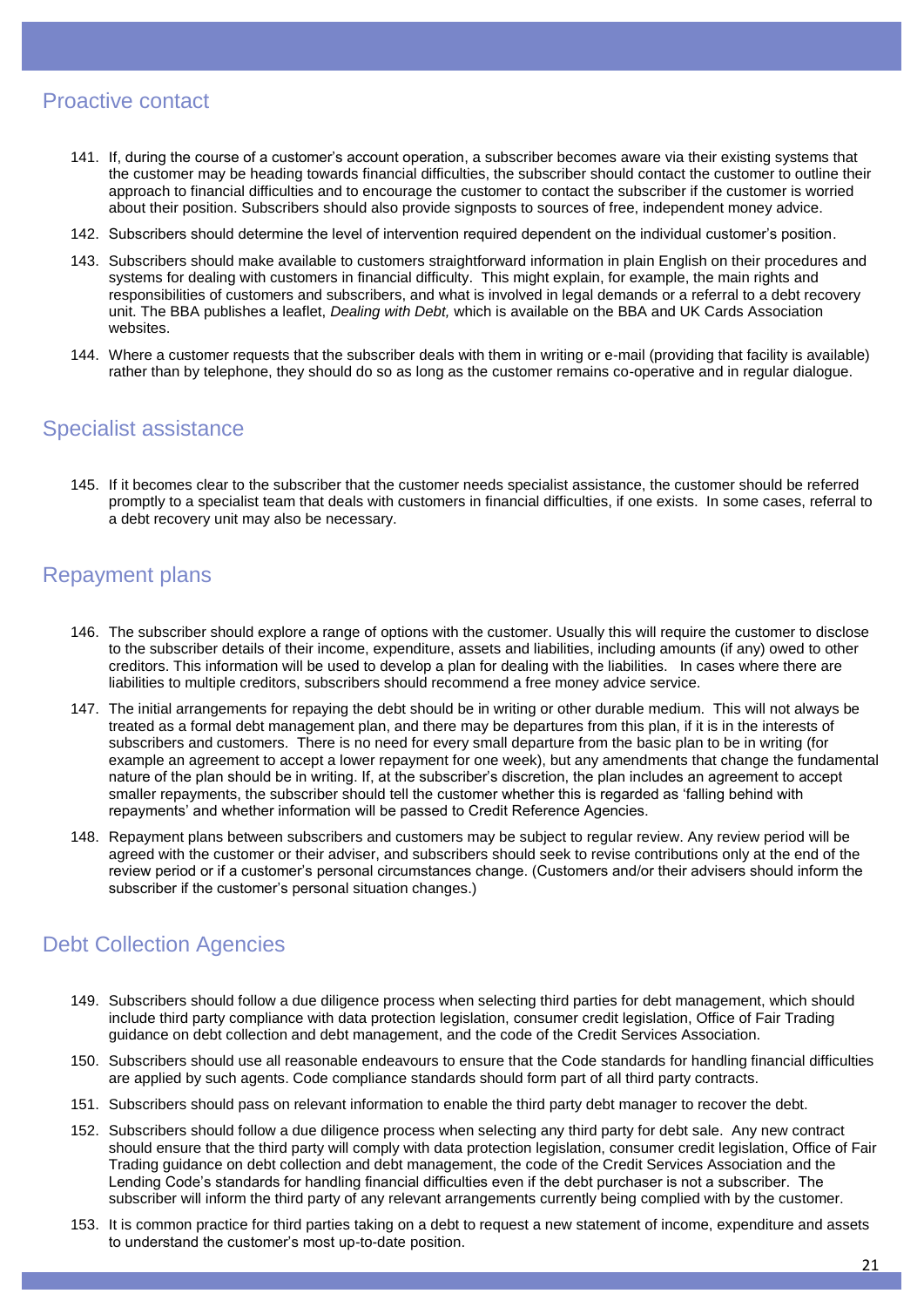## The Statement of Principles for Micro-enterprise customers

154. In addition to the general requirements above for dealing with financial difficulties, subscribers should ensure that for micro-enterprise customers in financial difficulty they follow the BBA Statement of Principles<sup>7</sup>. The Statement is included as Annex B.

## Additional provisions for personal customers in financial difficulty

Paragraphs 155 – 172 outline further requirements that subscribers should follow when relevant in dealing with personal customers in financial difficulty.

## Consolidation loans

- 155. Where a consolidation loan is being provided to a personal customer and the subscriber considers the customer to be in financial difficulties, the subscriber should reduce or pay off the existing in-house borrowing that it is aware is being consolidated. This applies only where the existence of such in-house borrowing is apparent to subscribers via their existing in-house systems.
- 156. Exceptionally there may be circumstances in which it is appropriate not to reduce or pay off existing borrowing.

## Breathing space for personal credit card customers

- 157. Where a not-for-profit debt advice agency has formally notified a subscriber that the customer is in serious discussion with them on a draft debt repayment plan, the credit card provider should suspend collections activity while these discussions continue, provided that they are concluded within 30 days.
- 158. In exceptional circumstances where discussions are progressing but have not been concluded within the initial 30 days, the debt advice agency can ask the subscriber for an additional 30-day breathing space.

### Communicating with personal customers and advisers

- 159. Communications with customers and/or their advisers should, wherever possible, acknowledge and reflect any previous discussions that have taken place. Subscribers should be willing to communicate with customers and/or their advisers by phone, post, secure email or fax. Normally, the subscriber will communicate through the adviser, if an authority has been received. This does not preclude subscribers from copying correspondence to customers if they choose. In certain circumstances it may be beneficial for discussions (either face-to-face or over the telephone) between the adviser and subscriber to take place with the customer present.
- 160. On occasions the subscriber may need to contact the customer directly, even when an authority is in place. These occasions may be the result of the adviser not being available, failing to provide requested information within a reasonable period of time, or other similar circumstances.
- 161. Subscribers should give a phone number on all communications that will put the customer in contact with a named person or a team dedicated to dealing with cases of financial difficulty.

 $\overline{a}$ <sup>7</sup> Subscribers have a six month transitional period to replace the Statement of Principles which references the Banking Code, with the updated version at Annex B, which references the Lending Code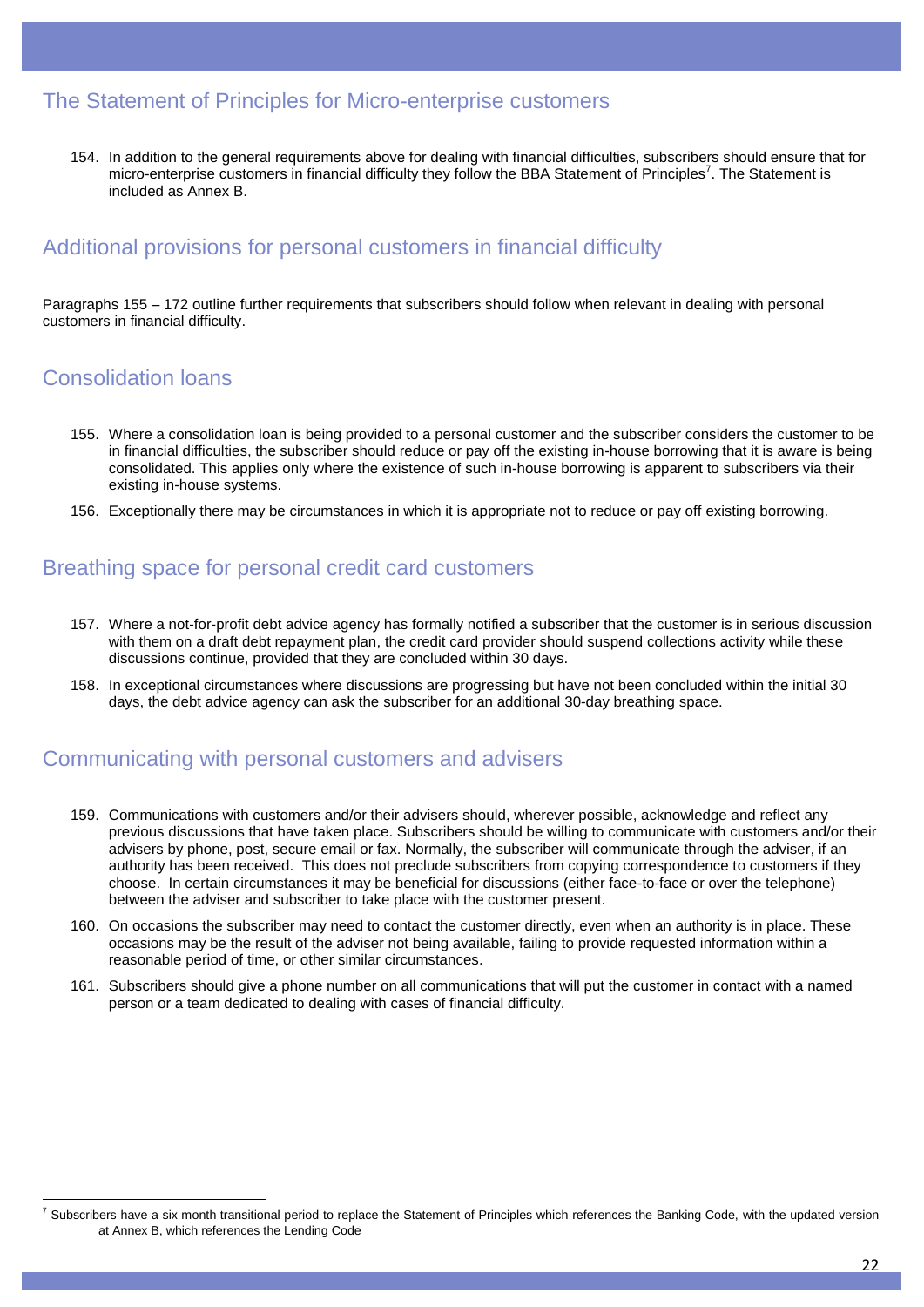### Debt recovery procedures

- 162. If the customer does not co-operate with the subscriber, a plan cannot be developed and the subscriber may proceed with normal debt recovery procedures. Lack of co-operation would include not responding to the subscriber's attempts at contact and unreasonable demands by the customer (for example, a request that the debt be written off or repaid over a very long period, even though the customer could afford to make reasonable repayments).
- 163. The subscriber should take into consideration any other accounts that the customer may have with the subscriber if these have a credit balance. In addition, if a customer has assets which could reasonably be expected to be sold to reduce outstanding debts, the subscriber may request that the customer, and if appropriate, their adviser, considers this option. Thereafter, the subscriber should acknowledge that income should only be used to repay 'non-priority' debts once provision has been made for any 'priority' debts. The subscriber should leave the customer with sufficient money for reasonable day-to-day expenses, taking into account individual circumstances. Subscribers will not subject customers to harassment or undue pressure when discussing their problems.
- 164. A debt is considered 'priority' where the customer's failure to pay could lead directly to the loss of one or more of the following:
	- The customer's home (e.g., rent, mortgage, secured loans);
	- The customer's liberty (e.g., council tax, child support maintenance, income tax, court fines);
	- The customer's utility supplies (e.g., water, gas, electricity); or
	- The customer's essential goods or services (e.g., a cooker, a fridge, or the means to travel to work).

## Token offers and write offs

- 165. Token offers may be accepted where the customer has demonstrated they have no surplus income available for their 'non-priority' creditors and there is a realistic prospect of the customer's circumstances improving. A token offer will not necessarily be sufficient to prevent the subscriber from selling the debt to a third party debt recovery agent and to prevent the debt from being registered as a default with the credit reference agencies.
- 166. Where the subscriber considers the customer's personal and financial circumstances to be exceptional and unlikely to improve, the subscriber may, among other options, consider writing off or not pursuing part or all of the customer's debt(s). Where write-off is requested by a customer or adviser but is not considered appropriate by the subscriber, the subscriber must give their reasons in writing. If the subscriber agrees to a write-off, then the debt may be registered as a default with the credit reference agencies.

# Common Financial Statement

 $\overline{a}$ 

- 167. If a customer works with a debt-counselling organisation to complete a Common Financial Statement (CFS), the subscriber should accept the CFS as the basis for negotiations with the customer to draw up a debt- management plan.
- 168. This provision is designed to help people in financial difficulties, and some subscribers may only apply it when accounts have gone into default. Other subscribers may choose to use the provision at an earlier stage if it benefits both them and the customer.
- 169. Money advisers will use the BBA/MAT/FLA Common Financial Statement format and principles when submitting information to subscribers<sup>8</sup>.
- 170. Subscribers should accept the CFS (and other similar statements such as that used by the Consumer Credit Counselling Service (CCCS). The CFS - or equivalent details of the customer's income, expenditure and assets - is necessary to enable the subscriber to gather information to assess if an 'offer to pay' will enable the customer to be accepted onto a formal debt management plan (DMP), or enable the subscriber to reduce or suppress interest and fees.
- 171. The third party money adviser should ensure that their authority to act on behalf of the customer is promptly sent to all creditors identified by the customer. It is also the responsibility of the adviser to ensure that a CFS or equivalent is sent to the creditors shortly after the authority. In these circumstances, where a money adviser has been appointed

 $^8$  More information on the BBA/MAT/FLA statement is available from the British Bankers' Association or money Advice Trust as well as the agencies supported by MAT, e.g., the National Associations of Citizens Advice Bureaux Service, Advice UK, Money Advice Association, Money Advice Scotland, and National Debtline.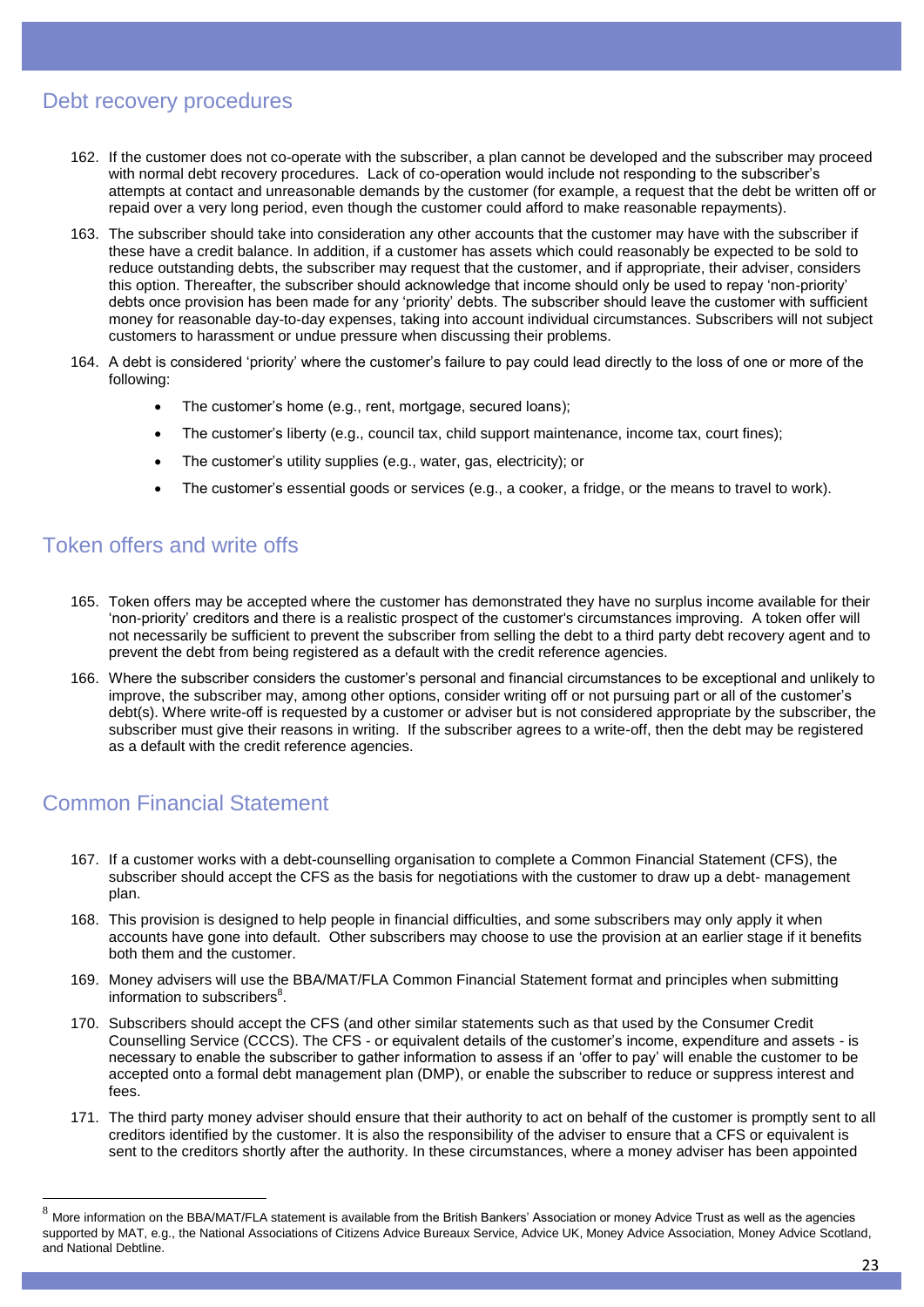and there are debts with many creditors subscribers will not normally be able to work with the customer until a CFS or equivalent has been received.

172. In general, subscribers should then be prepared to accept an offer of repayment which is based on the principle of equitable distribution of available income (after priority payments), in line with the amount outstanding to each creditor. Alternative means of calculating the distribution of available income by the customer or their adviser may be agreed on a case-by-case basis. A subscriber may accept an offer of payment, even though the offer is not sufficient to enable the customer to be accepted onto a formal DMP.

# Debt and mental health

This section of guidance is relevant to both personal and micro-enterprise customers.

- 173. The impacts of financial difficulty can be especially acute for customers with mental health problems. Subscribers should consider their processes and systems to ensure that they can be responsive to a customer in financial difficulties, from the point at which they are made aware of a mental health problem.
- 174. The appropriate response will differ in each case and could involve a range of approaches, including:
	- working positively with an advice agency
	- promptly carrying out agreed actions
	- being flexible in responding to offers or schedules of repayment
	- sensitively managing communications with the customer (for example preventing unnecessary and unwelcome mailings).
- 175. Where it is appropriate and with a customer's consent, subscribers should work with advice agencies and health and social care professionals in a joined-up way to exchange information and ensure an effective dialogue.
- 176. With a customer's explicit consent and in line with requirements of the Data Protection Act, where it is possible and appropriate subscribers should record relevant information about the customer on their account so that staff can deal appropriately with the customer.
- 177. If a subscriber has specialist staff to deal with cases of debt and mental health problems, they should ensure that appropriate mechanisms exist to refer the customer to the appropriate support.
- 178. If a customer informs a subscriber that they have a mental health problem that is impacting on their ability to manage their financial difficulties, the subscriber should allow the customer a reasonable period (e.g. 28 days) of time to collect and submit relevant evidence to the subscriber. This evidence will help the subscriber to work with the customer, advice agencies and health/social professionals where appropriate to determine the most appropriate action to deal with the customer's financial difficulties.
- 179. The Money Advice Liaison Group (MALG) has produced a Debt and Mental Health Evidence Form (DMHEF) which provides a standardised methodology for advisors and creditors to share relevant information about the customer's condition from health and social care professionals<sup>9</sup>.
- 180. Subscribers are encouraged to consider the DMHEF if it is presented by the customer or their adviser (with the customer's consent).
- 181. If a subscriber has received appropriate and relevant evidence of a customer's mental health problems they should consider whether it is appropriate to pass or sell the customer's debt to a third party debt collection agency.
- 182. The subscriber should also only initiate court action to pursue the debt as a last resort and when it is appropriate and fair to do so.
- 183. Further and more detailed good practice guidelines have been produced by MALG and are available at: <http://www.moneyadvicetrust.org/download.asp> . The MALG guidelines will not be monitored and enforced by the Lending Standards Board.

 $\overline{a}$ 

<sup>&</sup>lt;sup>9</sup> The DMHEF and relevant guidance can be found at<http://www.moneyadvicetrust.org/section.asp?sid=12>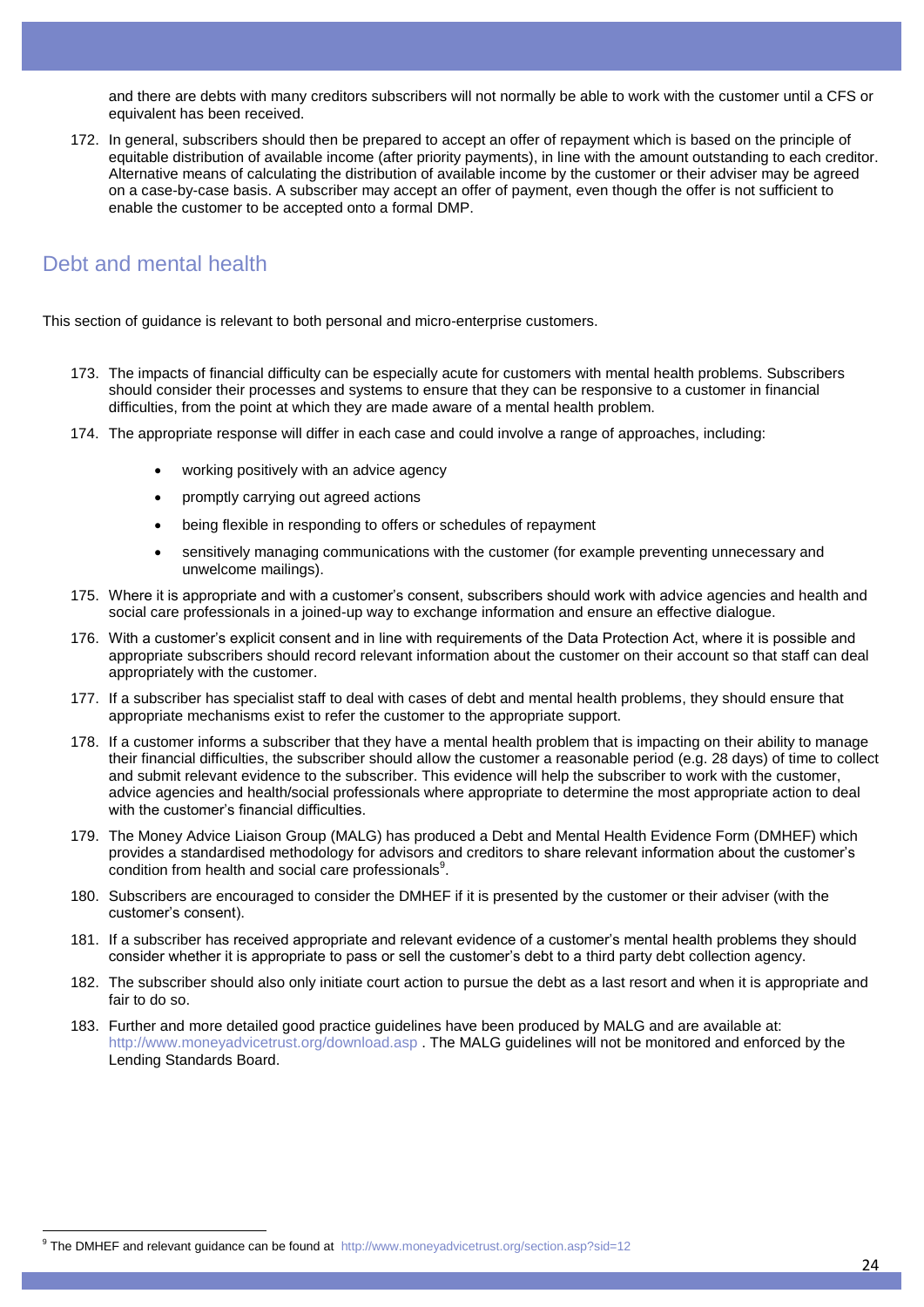# **Section 10**: Complaints

- 184. In line with the FSA DISP Rules, all subscribers should have a set of internal procedures for handling complaints, and staff dealing with customers should know what these are so that customers can be informed if the need arises. Procedures should be clear and well defined.
- 185. On entering a contract, customers should be informed about where they can find details of the subscriber's complaints handling procedures.
- 186. Details of the internal complaints procedures should be given to customers who wish to make a complaint.
- 187. If a subscriber is unable to resolve a complaint to the customer's satisfaction by the close of business on the day following receipt of the complaint, the subscriber should provide a prompt written acknowledgement that the complaint is being considered.
- 188. Customers should be kept informed about the subscriber's progress in dealing with the complaint and within eight weeks should receive a final response or an explanation as to why a final response has not yet been reached. The Customer should also be informed that they can refer their complaint to the Financial Ombudsman Service (where applicable) and how to do so.
- 189. Enforcement of compliance with these requirements is the FSA's responsibility.

# **Section 11**: Monitoring

- 190. Subscribers should appoint a Code Compliance Officer who is likely to be the contact person for co-ordinating the annual statement of compliance, compliance visits and other contact with the Lending Standards Board.
- 191. Further details about the Lending Standards Board can be found at [www.lendingstandardsboard.org.uk.](http://www.lendingstandardsboard.org.uk/)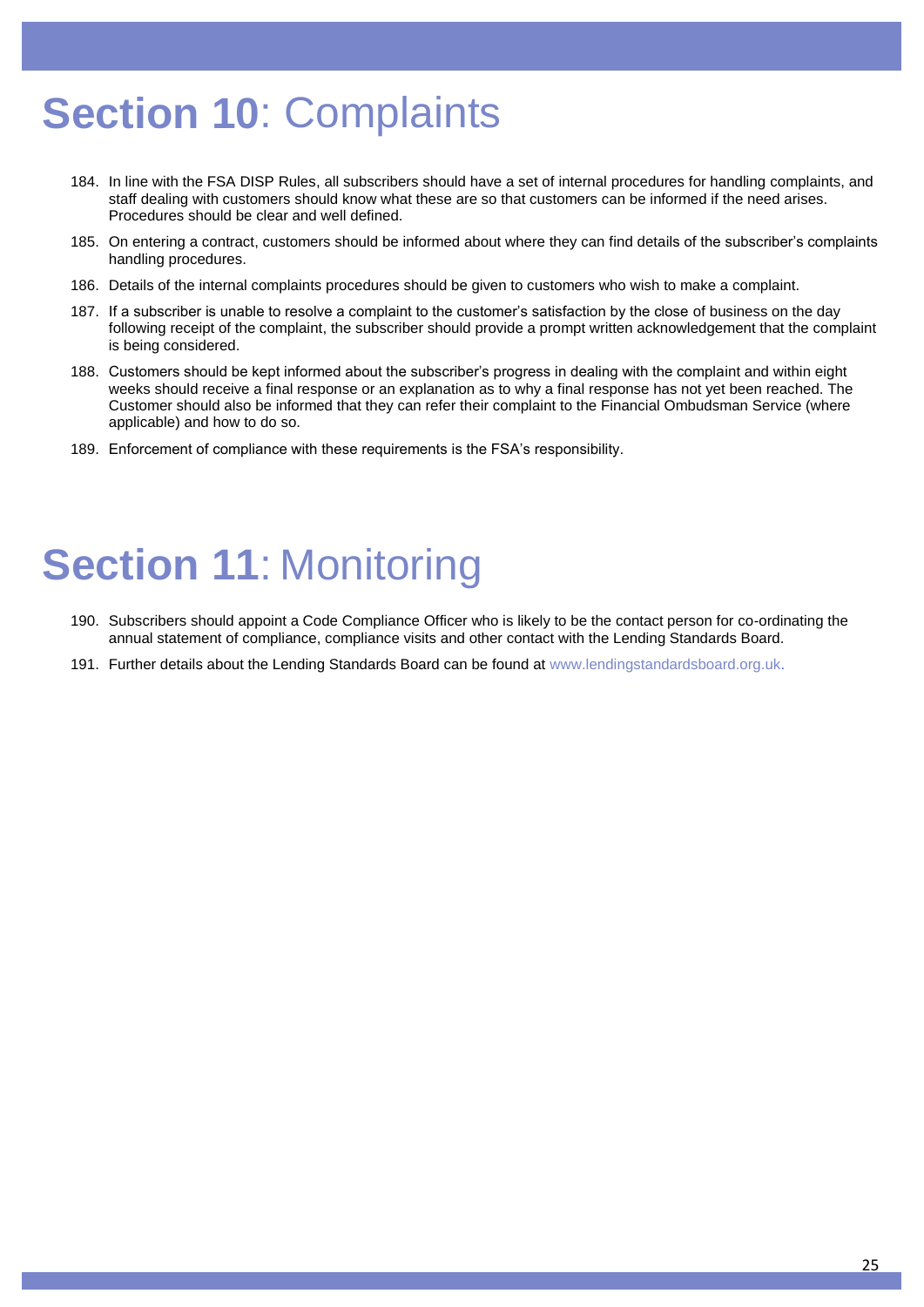# **Annex A: Unsecured personal loan(s) – summary box**

When pre-sale information that includes any of paragraphs 5-7 of Schedule 2 of the Consumer Credit Advertisements Regulations 2004 is presented to customers in a written and/or online format, it should be available in a standard summary box. This applies to unsecured loans but not to sales finance, overdrafts or credit cards.

This requirement does not apply to Schedule 2 information contained in pre-contract information because this is prescribed by the Consumer Credit (Disclosure of Information) Regulations 2004 and the Financial Service (Distance Marketing) Regulations 2004.

A summary box does not have to be available in specialist customer segments such as private banking where its use may not be appropriate.

The content and order of the summary box is outlined below and should be relevant to the features of the financial promotion to which it relates.

| <b>SUMMARY BOX</b>                                          |                                                                                                                                                                                     |                                                                                                                                                                                                                                                        |      |                           |  |  |  |  |  |
|-------------------------------------------------------------|-------------------------------------------------------------------------------------------------------------------------------------------------------------------------------------|--------------------------------------------------------------------------------------------------------------------------------------------------------------------------------------------------------------------------------------------------------|------|---------------------------|--|--|--|--|--|
| Key Information for our xxx personal loan(s) from £x to £xx |                                                                                                                                                                                     |                                                                                                                                                                                                                                                        |      |                           |  |  |  |  |  |
| <b>APR</b>                                                  | If priced by risk:-                                                                                                                                                                 |                                                                                                                                                                                                                                                        |      |                           |  |  |  |  |  |
|                                                             | Typical x.x % APR                                                                                                                                                                   |                                                                                                                                                                                                                                                        |      |                           |  |  |  |  |  |
|                                                             | If successful, the interest rate you will pay is based on your personal<br>circumstances, [the time period over which the loan is repaid] and<br>[the amount you choose to borrow]. |                                                                                                                                                                                                                                                        |      |                           |  |  |  |  |  |
|                                                             | Or, if not priced by risk:-                                                                                                                                                         |                                                                                                                                                                                                                                                        |      |                           |  |  |  |  |  |
|                                                             | Typical x.x % APR                                                                                                                                                                   |                                                                                                                                                                                                                                                        |      |                           |  |  |  |  |  |
|                                                             | If successful, the interest rate you will pay is based on the amount<br>you choose to borrow, [and the time period over which the loan is<br>repaid].                               |                                                                                                                                                                                                                                                        |      |                           |  |  |  |  |  |
| Interest rate ranges                                        | Loan size range                                                                                                                                                                     | From %                                                                                                                                                                                                                                                 | To % | <b>Representative APR</b> |  |  |  |  |  |
|                                                             | $£5000 - 7500$                                                                                                                                                                      | 17.3                                                                                                                                                                                                                                                   | 19.9 | 18.0                      |  |  |  |  |  |
|                                                             | £7501 - 10000                                                                                                                                                                       | 14.9                                                                                                                                                                                                                                                   | 18.9 | 16.0                      |  |  |  |  |  |
|                                                             |                                                                                                                                                                                     |                                                                                                                                                                                                                                                        |      |                           |  |  |  |  |  |
|                                                             | this)                                                                                                                                                                               | (To include sufficient information for the consumer to see the interest rates /<br>ranges for all the loan size bands /tiers used in the financial promotion. If price<br>is affected by the repayment period the From % and To % should fully reflect |      |                           |  |  |  |  |  |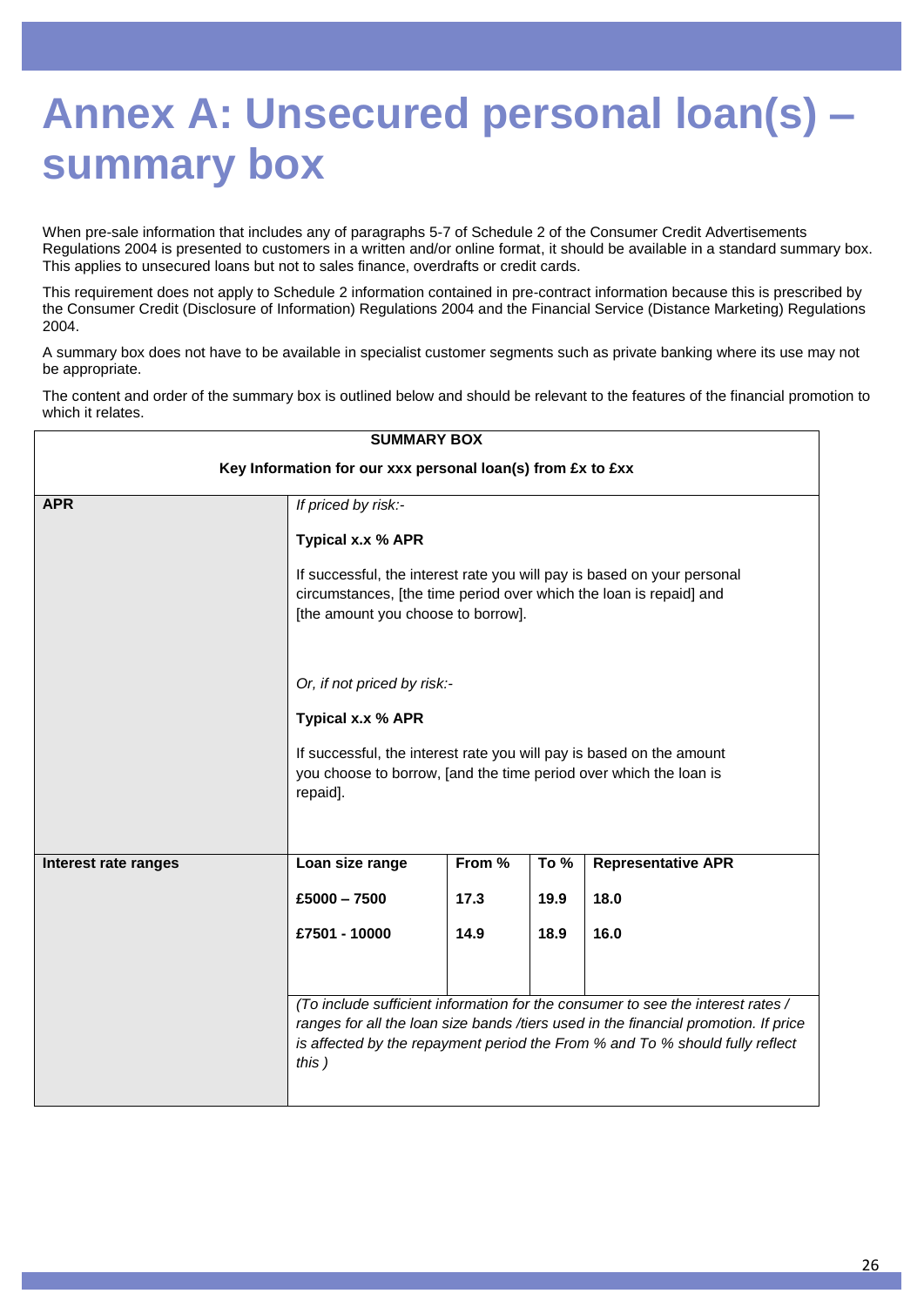| Interest charging information      | To include :-                                                                                                                                                                                                                                                                         |                |             |                |                      |  |  |
|------------------------------------|---------------------------------------------------------------------------------------------------------------------------------------------------------------------------------------------------------------------------------------------------------------------------------------|----------------|-------------|----------------|----------------------|--|--|
|                                    | Is rate fixed for life of loan?                                                                                                                                                                                                                                                       |                |             |                |                      |  |  |
|                                    | Basis of interest calculation: (daily/monthly/annual balance; in<br>arrears/advance)                                                                                                                                                                                                  |                |             |                |                      |  |  |
|                                    |                                                                                                                                                                                                                                                                                       |                |             |                |                      |  |  |
| <b>Repayment information</b>       | To include :-                                                                                                                                                                                                                                                                         |                |             |                |                      |  |  |
|                                    | Method and frequency of repayment                                                                                                                                                                                                                                                     |                |             |                |                      |  |  |
|                                    | Date when first repayment is due                                                                                                                                                                                                                                                      |                |             |                |                      |  |  |
|                                    | Are payment holidays permitted?                                                                                                                                                                                                                                                       |                |             |                |                      |  |  |
|                                    | Is deferral of payments permitted at start of loan?                                                                                                                                                                                                                                   |                |             |                |                      |  |  |
| <b>Repayment period</b>            | To include the range of time periods over which a loan can be repaid                                                                                                                                                                                                                  |                |             |                |                      |  |  |
| Amount of loan available           | To include the range of £ amounts for which loans are available and applicable<br>increments                                                                                                                                                                                          |                |             |                |                      |  |  |
| <b>Application/Arrangement fee</b> | To include the £ amount of any set up fees, whatever they may be called.                                                                                                                                                                                                              |                |             |                |                      |  |  |
| <b>Other fees</b>                  | To include any optional fees, such as "fast delivery" costs, "payment date<br>change fees" & "fees for paying by credit card"                                                                                                                                                         |                |             |                |                      |  |  |
| <b>Default fees</b>                | To include a list of all default charges applied by the loan provider, their £<br>costs, and any rules about when charged. "Default" to be defined so customer<br>knows when applicable.                                                                                              |                |             |                |                      |  |  |
|                                    | If none are charged then show: "none".                                                                                                                                                                                                                                                |                |             |                |                      |  |  |
|                                    | (Examples might include: returned item charges for unpaid standing orders /<br>direct debits.)                                                                                                                                                                                        |                |             |                |                      |  |  |
| <b>Early settlement</b>            | To include details of any early settlement fees                                                                                                                                                                                                                                       |                |             |                |                      |  |  |
|                                    |                                                                                                                                                                                                                                                                                       |                |             |                |                      |  |  |
| <b>Illustrative example</b>        | Loan                                                                                                                                                                                                                                                                                  | Representative | <b>Term</b> | <b>Monthly</b> | <b>Total payable</b> |  |  |
|                                    | amount                                                                                                                                                                                                                                                                                | <b>APR</b>     |             | repayment      |                      |  |  |
|                                    | £3000                                                                                                                                                                                                                                                                                 | $X\%$          | 36 months   | £x             | £xx                  |  |  |
|                                    | £5000                                                                                                                                                                                                                                                                                 | $X\%$          | 36 months   | £x             | £xx                  |  |  |
|                                    | £10000                                                                                                                                                                                                                                                                                | $X\%$          | 60 months   | £x             | £xx                  |  |  |
|                                    | The example loan amounts and terms above should be used when they are<br>relevant to the loan bands for the financial promotion. If the example loan<br>amounts above are not relevant they should be replaced by three relevant<br>example loan amounts.                             |                |             |                |                      |  |  |
|                                    | The example loan terms used should be 36 months for amounts under<br>£10,000 and 60 months for £10,000 and above However, different illustrative<br>examples may be provided if the financial promotion is for a loan product that<br>does not allow either of the example loan terms |                |             |                |                      |  |  |
| .ayout                             |                                                                                                                                                                                                                                                                                       |                |             |                |                      |  |  |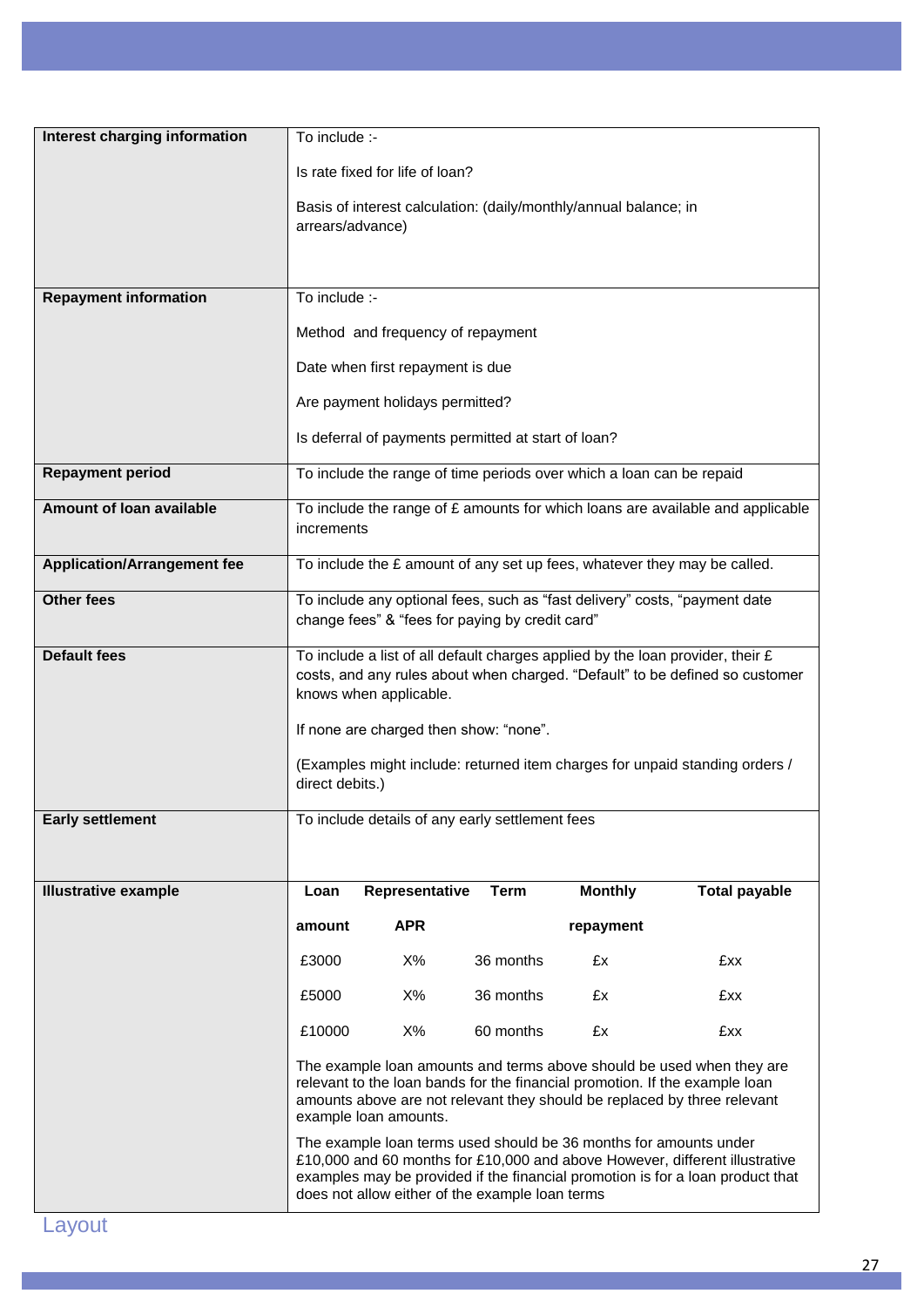Presentation should be clear and legible and in compliance with the Consumer Credit Advertising Regulations. The summary box can include key product information for more than one of the subscriber's unsecured loan products, but information for each product should be presented in an individual column.

Subscribers are encouraged to use the standardised wording shown above, where applicable.

## Left hand column

The sequence of information presented in the left hand column should be the same for each product and in the order outlined above.

## Right hand column

This text provides examples of the types of information that should be presented for each key product feature, but these examples are not prescriptive or exhaustive. Subscribers should ensure that information relevant to the key product feature (left hand column) is included in the right hand column. Subscribers are not required to include information in the right hand column on features that the product does not include e.g. 'Not applicable' can be inserted. Subscribers should ensure that they are compliant with customer information requirements under relevant consumer credit legislation.

# APR

Subscribers need only show whichever of the two suggested examples is relevant to the way the product is priced.

Subscribers are encouraged to include whichever of the variables included in the example summary box above is relevant to the way the product is priced i.e. personal circumstances; time period over which the loan is repaid; the amount you choose to borrow.

### Interest rate ranges

The ranges should be based on the price bands used in the financial promotion. In the example above, the financial promotion is for loans of £5000 to £10,000.

If the interest rate will be affected by the repayment period this should be articulated.

## Interest charging information

An example of the way in which this information could be presented is:

Once agreed, the APR is fixed and guaranteed for the life of your loan. The interest, at the agreed rate, will be calculated on the amount of loan outstanding each day and debited from your account monthly in arrears.

## Other fees

This should include any fees that can be incurred by the customer which are not outlined in other sections of the summary box Information should include whether fees are added to the loan; paid monthly; paid in advance/arrears; interest bearing etc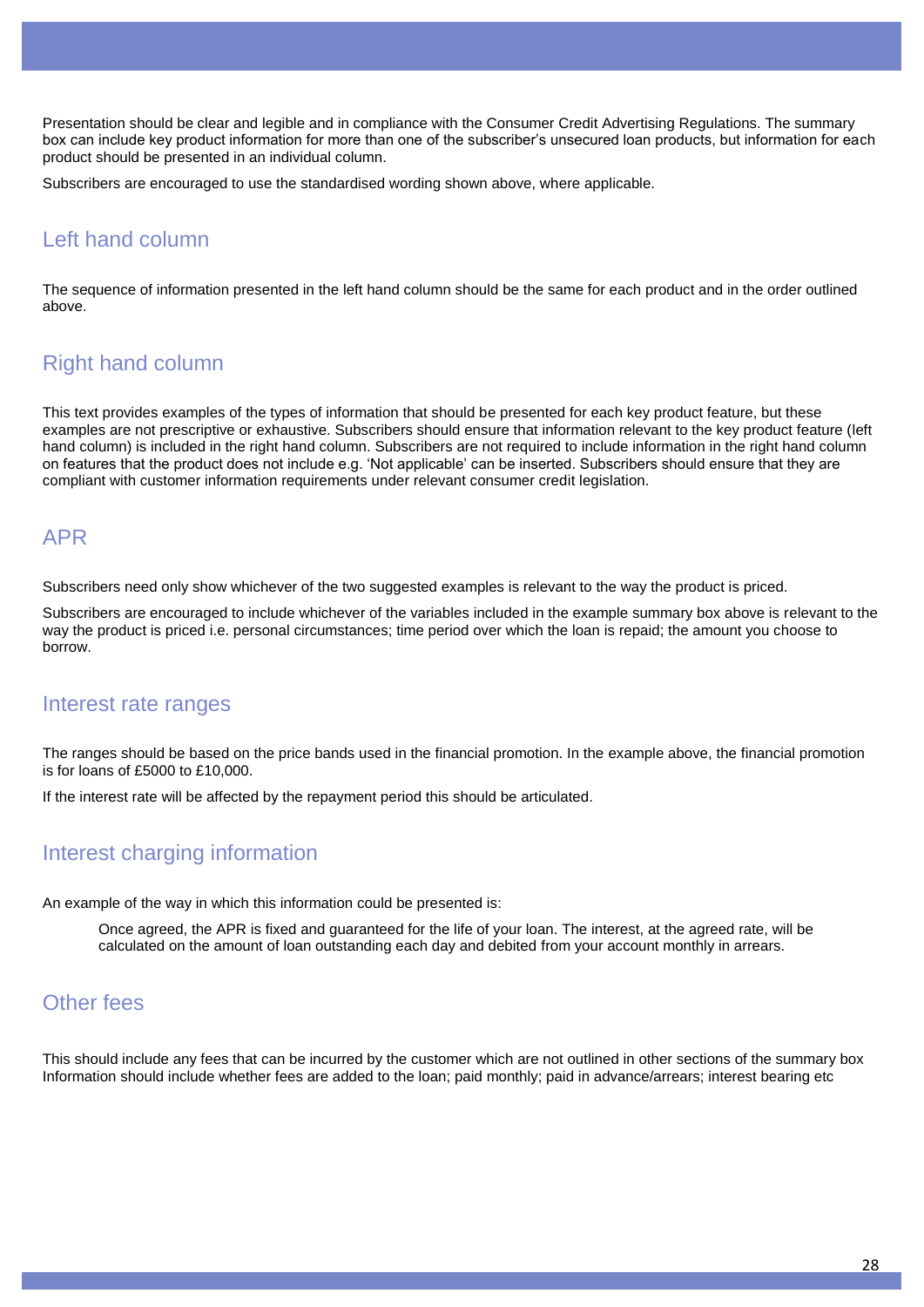# Illustrative example

Subscribers should include three examples to allow customers to see the potential costs of repaying these loans.

The interest rate used should be the rate at or below which 66% of loans of this amount and length are priced, or the actual rate for such loans if not priced by risk.

**Any additional product information which the subscriber feels should be given to the customer may be presented in close proximity to, but not within, the summary box.**

### Usage

The summary box should appear prominently on or within pre-sale material where any Schedule 2 paragraphs 5-7 information is triggered.

This will typically cover direct mail pieces: free standing leaflets; marketing inserts, etc. A summary box is not required for personal quotations requested by the customer or in media such as newspapers, posters, television, radio, cinema and outdoor advertising, although subscribers can choose to provide the summary box in these and other additional circumstances.

For promotions via the internet that include any of paragraphs 5-7 of Schedule 2, a link to the subscribers' webpage containing the summary box should be available.

Provision of a summary box is not required where the subscriber is providing the customer with presale information in an oral form e.g. via telephone.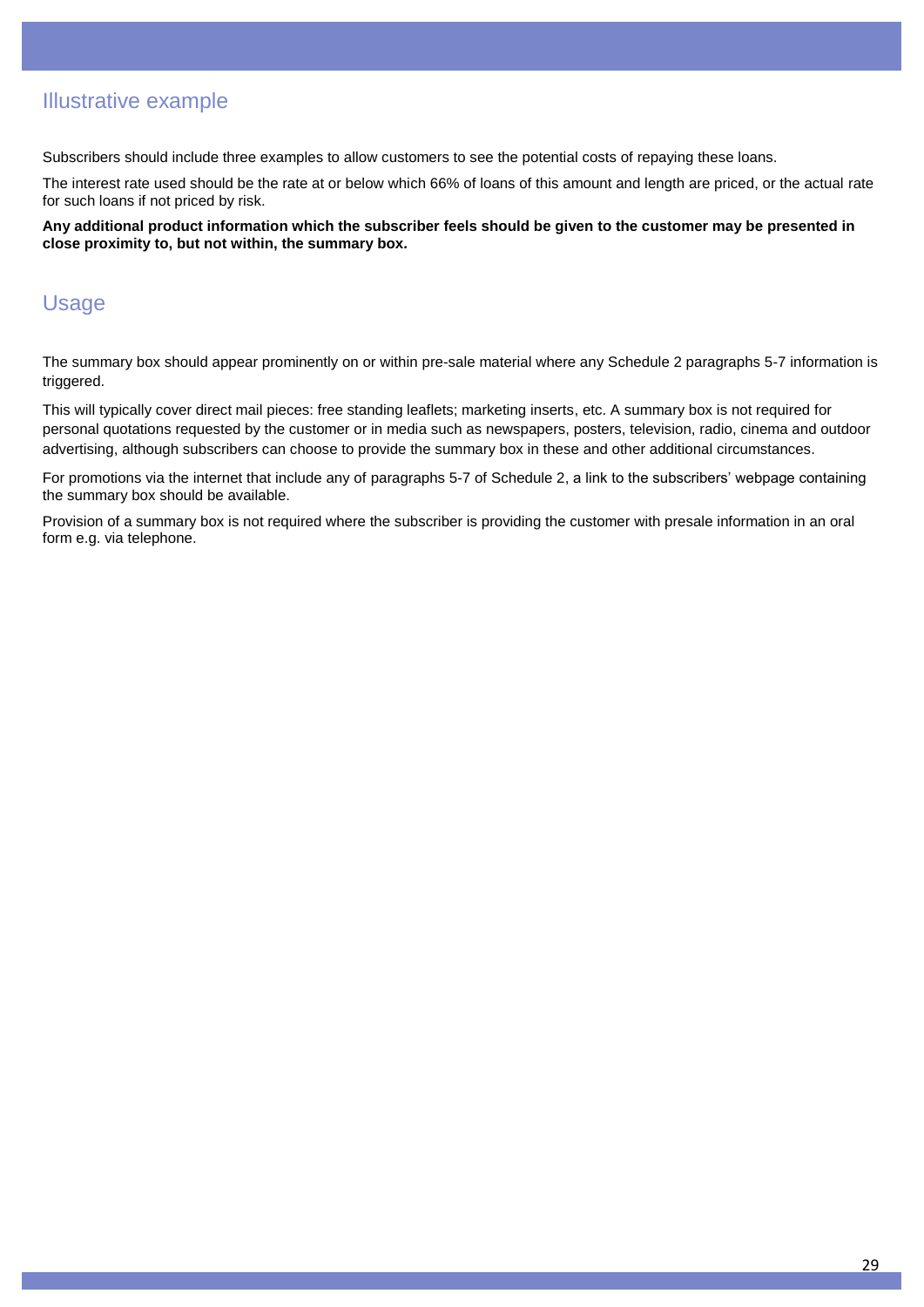# **Annex B: Statement of Principles**

The Statement of Principles is available in leaflet form, but we have reproduced the copy here for convenience. Subscribers have a six month transitional period to replace the old Statement of Principles, which references the Banking Code, with the updated version below (which references the Lending Code).

# A Statement of Principles: Banks and micro-enterprises – working together

### **Foreword**

The original Statement of Principles came into force on 1 July 1997, having been drafted after the recession in the early 90s when many lessons were learned. In light of the current economic climate, the Principles have been reviewed by all key stakeholders to ensure that they continue to show real commitment from banks and highlight the responsibilities of microenterprises .

The Principles show how banks will work with micro-enterprises to get the relationship right from the start and help if the business gets into difficulties. They set out the industry's best practice, showing business customers what they can expect from their bank and, in return, what they can do to build a strong relationship with their bank.

The Principles show that banks are committed to working with business customers to find ways of overcoming the difficulties they may face in changing markets and through the economic cycle. All businesses experience these challenges. The Principles also emphasise that if the owners and managers of the business take early advice and action, they can work with the bank to sort out difficulties.

All our major banks have skilled specialists to deal with customers in difficulties. They will be involved in the small number of cases when, despite everyone's efforts, a business is failing. The industry and its customers are well aware that good managers and responsible banks are beneficial to everyone concerned, directly benefiting not only most of the businesses that succeed but also the wider community. Professional advisers and business support organisations have an important role to play in building trusted relationships between businesses and banks.

#### **Overview**

The Statement of Principles defines how banks will work together with their micro-enterprise customers when they need finance for the first time, and later as their needs change. The Principles show how banks will work with micro-enterprise customers to get the relationship right from the start and help if the business gets into difficulties, and how businesses can work most effectively with their bank.

The Statement of Principles is followed by banks that subscribe to the Lending Code and provide micro-enterprise lending. The Lending Code sets out how banks will deal with customers in the UK. It includes banks' responsibilities involving:

- Credit assessment
- business loans and overdrafts
- credit cards
- charges and interest rates
- financial difficulties.

All relevant banks that subscribe to the Lending Code will ensure that every appropriate member of their staff receives a copy of this Statement. Copies of the Statement will also be given to all micro-enterprise customers and are freely available in bank branches. The Lending Code is freely available online at [www.bba.org.uk](http://www.bba.org.uk/) 

#### The Principles cover:

 $\overline{\phantom{a}}$ 

<sup>\*</sup> A micro-enterprise is defined as a business that employs fewer than 10 persons and has a turnover or annual balance sheet that does not exceed €2 million. Further information about this definition can be found on the EU Commission's website at [http://ec.europa.eu/enterprise/enterprise\\_policy/sme\\_definition/index\\_en.htm](http://ec.europa.eu/enterprise/enterprise_policy/sme_definition/index_en.htm)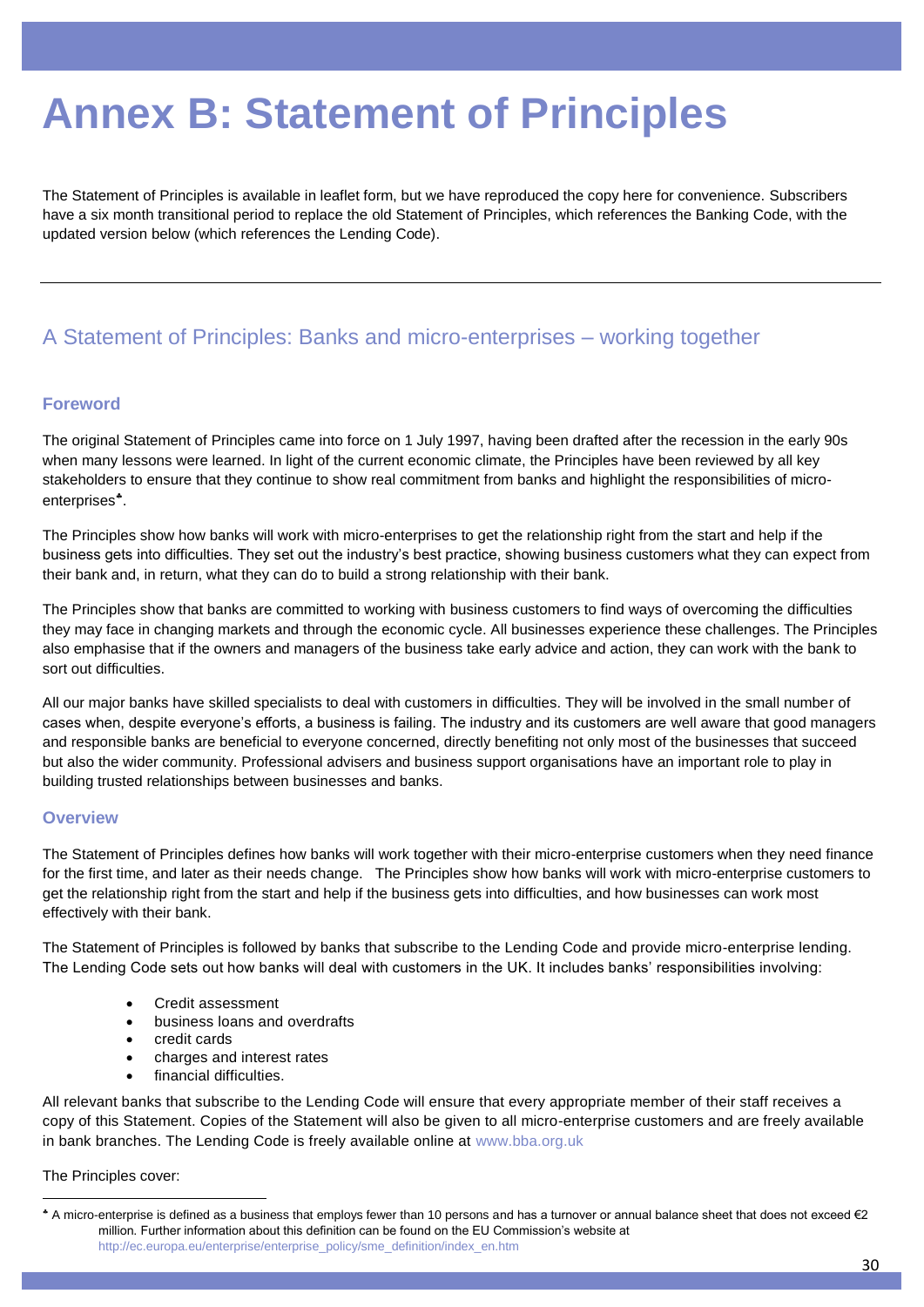- 1. Getting things right at the start
- 2. Sharing concerns
- 3. Agreeing the way forward
- 4. Making a complaint
- 5. Switching your current account to another bank.

### **Introduction**

The relationship between a bank and a customer is a partnership. It needs careful thought and openness on both sides from the start, and particularly in difficult times.

Micro-enterprises are important to banks because they represent a significant proportion of their customers and use a wide range of bank services. If a customer does get into difficulties and its bank becomes aware, the bank will discuss with the customer the advice and action that may be necessary. In most cases, this should allow the bank and customer to agree the terms of the bank's support and to return to running the business successfully. However, if the customer does not ask for or act on advice, or take part in meaningful discussions, the bank may have to take action to protect its own position.

The Principles set out, in general terms, how the customer and bank can tackle financial difficulties in a positive way. Many factors can contribute to this but the single most important step is for customers to speak to their bank at the earliest opportunity, take appropriate advice and act as soon as something goes wrong. Banks will contact micro-enterprise customers as soon as they know of difficulties and will offer to discuss these personally with the customer.

A meaningful business plan is often the basis for successful discussions, both at the start and if things begin to go wrong. When a bank tells a customer about its concerns, it will be as relevant and specific as possible, because that will help the customer to work with the bank to sort them out.

It is in the interests of both the bank and the customer to address concerns as soon as possible and agree a way forward. Sometimes, only selling the business or changing management can save the main business and save jobs for the benefit of the whole community. Where the business is not viable as structured, formal insolvency procedures may have to be considered to restructure or wind down the business. It is not in anyone's interests for banks to continue to support businesses that cannot survive. The Enterprise Act 2002 recognises this and banks will work with management to use the best legal framework to achieve a fair outcome.

Banks will continue to reinforce these Principles within their own systems and publications, and make sure that all relevant staff within their organisations understand and apply them. The Lending Standards Board (LSB) independently monitors banks' compliance with the Lending Code, including a commitment to follow the Statement of Principles. The LSB will monitor banks' application of this Statement in their operational procedures; including ensuring relevant staff receive a copy of the Statement and providing the Principles to new and existing customers.

In the following Principles, 'we' means the banks agreeing to follow these Principles, and 'you' means the micro-enterprise customers of those banks.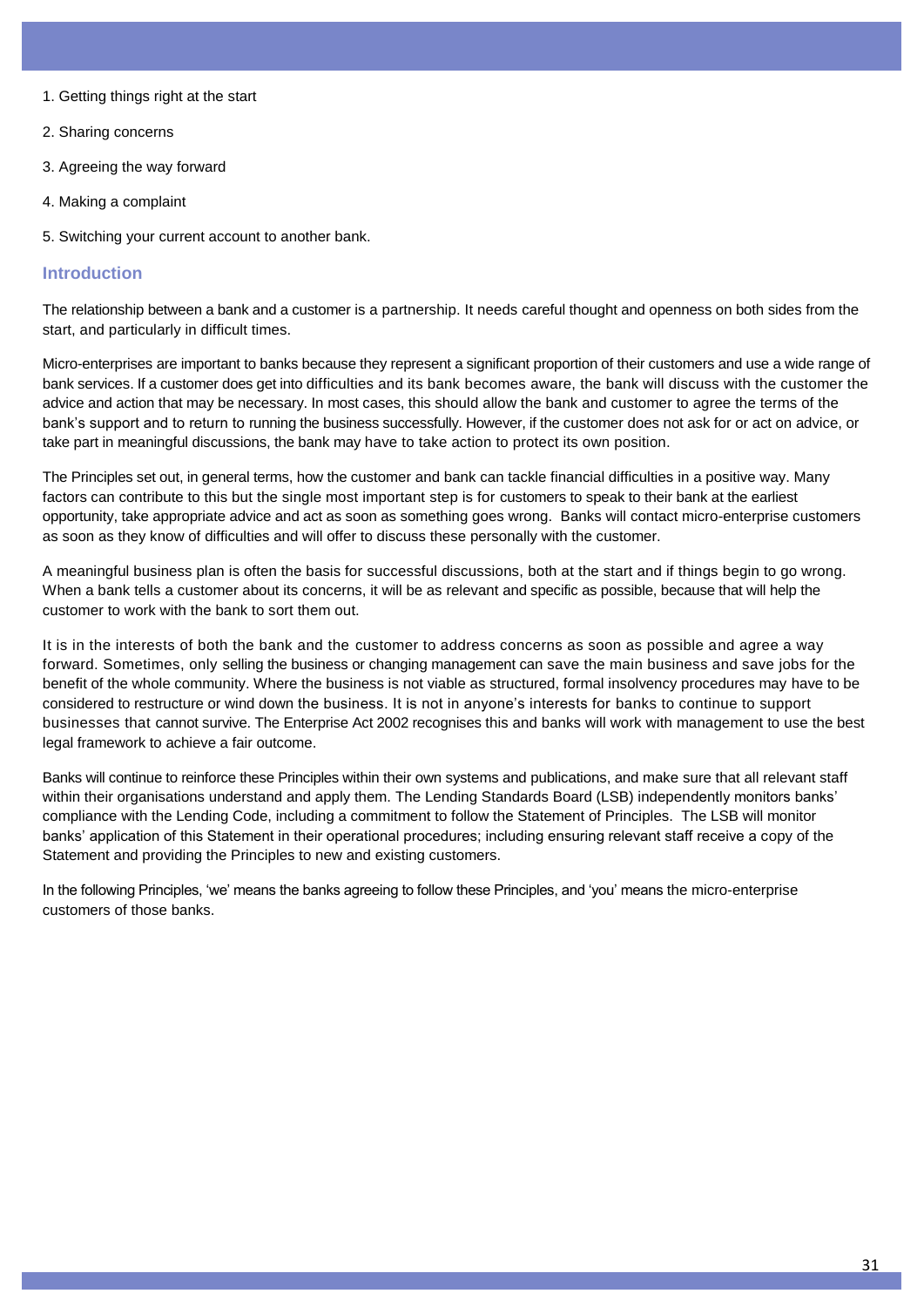### **The Principles**

#### **1 Getting things right at the start**

#### **a We will confirm the conditions of any facility (borrowing, guarantees, bonds and so on) in writing.**

We will make sure that the documents detailing the facility are easy to understand, using technical language only when necessary. We will be happy to explain anything you are not sure about.

It is important that you read the documents carefully. Please feel free to ask questions and get independent advice.

The documents legally bind both of us. If you are asked, you should only sign them if you fully understand what you are doing. They will normally include:

- the amount and purpose of the facility
- whether the facility is for a particular period or whether you will have to repay it when asked
- when any repayments are to be made and the amount of those repayments
- the interest rate and any other charges for the facility, and whether these are variable
- when we will normally review the facility with you
- the existing or new security and guarantees, including any minimum values to be maintained
- what sort of circumstances will lead to an earlier review or require repayment
- the information you will need to give us before you can use the facility
- what action we might take if you fail to meet repayments

If the documents do not fully reflect any aspect of the negotiated agreement, discuss this with us before signing. Although banks always commit to first consider business assets before determining whether personal assets are appropriate, if you are providing personal security make sure that you and anybody else giving security understand the documents. Anyone providing security is also encouraged to get independent legal advice.

#### **b We will recommend that you get independent advice before accepting the facility.**

The documents relating to your facility are important and form the agreement between us. Independent advice can help you to make an informed choice about the facility and understand the risks and responsibilities involved.

You can get legal advice from solicitors. Other sources of advice include accountants, Business Link, Business Gateway Scotland, Highlands and Islands Enterprise Scotland, Flexible Support for Business in Wales and Invest Northern Ireland. If you want, we can give you details of where you can get advice locally.

Whoever you choose to get advice from, you will be responsible for the costs involved. We will be happy to discuss any issues with your adviser if you ask us to.

A list of useful contact details is included at the end of this publication.

#### **c We will co-operate with your advisers to explain the facility and to clarify anything during the relationship.**

You are free to involve your advisers in discussions with us. You may need to give us specific permission to talk to them if you will not be present. Advisers can help both you and the bank to fully understand each other's position.

### **d Before you accept the facility, we will agree with you what sort of monitoring information we need and how often we need it.**

We will need to see information that tells us how your business is performing. You need to know how your business is running and should be able to show us that you are keeping on top of developments.

We will write to you setting out what information is required by us and when. This is for the benefit of both of us and to avoid the possibility of future misunderstandings. What is appropriate will vary from case to case and we will make our needs clear. We believe best business practice includes a business plan and performance monitoring. We anticipate that you will have already produced what we ask you for, to help you run your business. It is not our aim to add unnecessary costs and burdens and we will limit these where possible. Examples of what we might need are: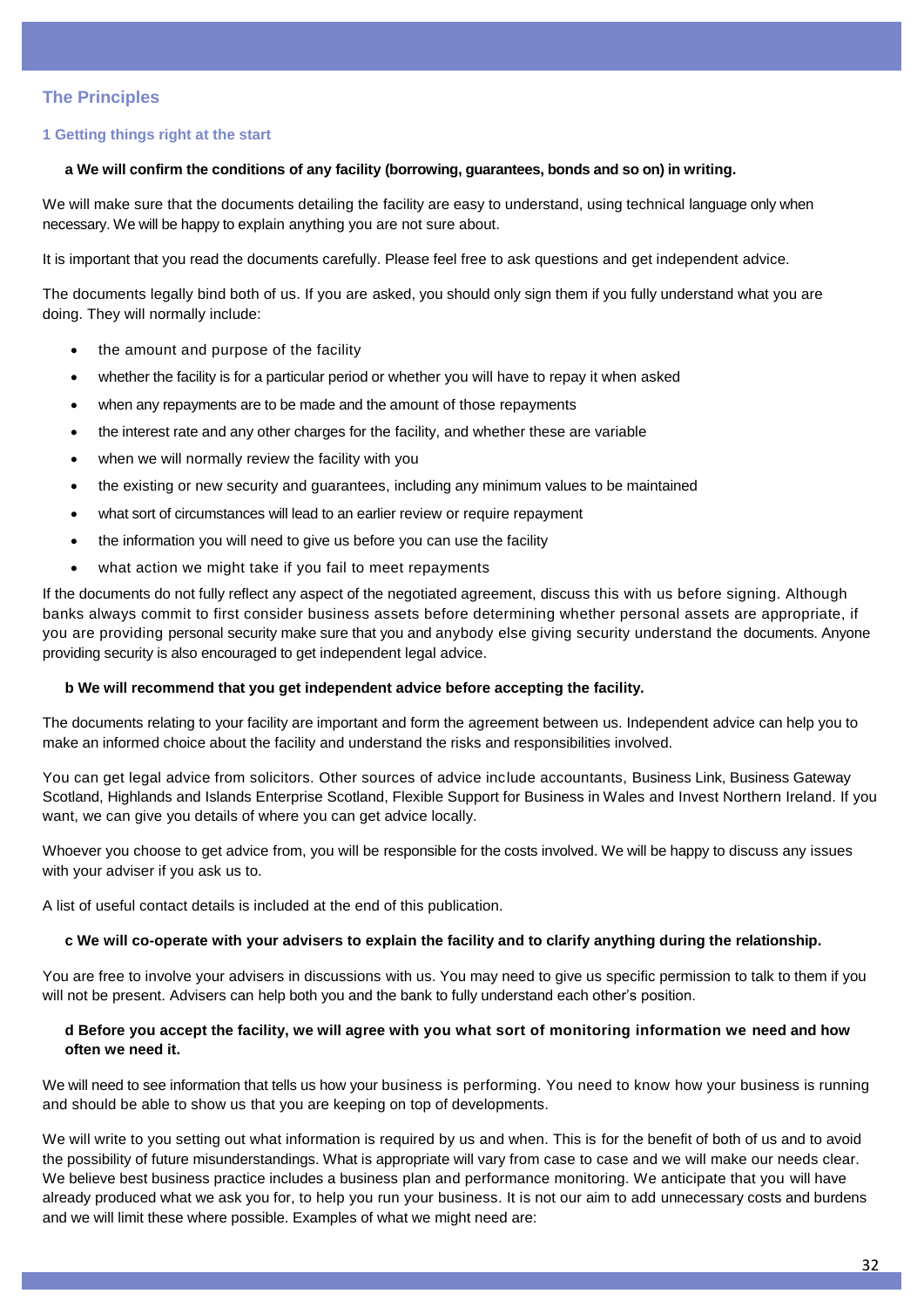- a comparison of the forecasts in your business plan, with actual results
- progress on important aspects of the business plan, such as contract renewals
- revised cash-flow forecasts
- major capital spending proposals
- annual accounts and regular management accounts
- details of how much you owe creditors, and are owed by debtors, and for how long these have been due
- proof that you are meeting any special conditions we and you have agreed.

If your circumstances change, we will talk to you about any new information we will need from you.

#### **e If we are not able to offer you a facility we will explain the key reasons why, if you ask us to.**

There may be occasions when we are not able to offer you a facility. If this is the case, we will give you the key reasons why in writing if you ask us to and in person if you wish (unless we cannot do so for legal reasons).

#### **2 Sharing concerns**

### **a You should discuss any concerns you have about your current or future business performance with us as soon as possible. We will consider any financial difficulties you have sympathetically and positively and, if we have concerns about your business or our relationship with you, we will let you know in writing and offer to discuss these with you personally.**

You manage the business and should be the first to realise that problems are developing. You should talk to us as soon as possible about your concerns and your plans. In addition, we will use our wide experience and account monitoring systems to try to spot problems before they become obvious. If we do so we will contact you to discuss possible actions.

Although these discussions may be difficult, we will be constructive and positive. Speaking to the bank about financial difficulties at your earliest opportunity will, in many cases, help us to agree terms of the bank's support and return to running the business successfully. Not telling us about problems is likely to lead to unnecessary or serious difficulties. Occasionally we may need to contact you urgently, and we may do so by phone if possible, or by fax or e-mail.

This list gives a few examples of what can cause us concern, particularly if you do not explain what is happening.

- If you go overdrawn without our agreement.
- If you go over your agreed overdraft limit, especially more than once.
- If there are large increases or decreases in turnover.
- If you are trading at a loss.
- If you suddenly lose a key customer, contract or employee.
- If you restructure your business through reorganisation, acquisition or sale.
- If you use a facility for purposes other than agreed with us.
- If you fail to make a loan repayment.
- If you do not keep to conditions set out in the facility letter or loan agreement.
- If you do not supply agreed monitoring information on time.
- If another creditor commences legal action against your business.

You may want to get independent advice when you become aware of problems. We will remind you of the benefits of getting independent advice when we contact you to tell you our concerns about your business or our relationship with you.

#### **b We may ask you for more financial information to help us work together to understand any problems.**

Financial information will help us to analyse the problems and understand your business' needs and the main factors which affect its ability to remain viable and successful. It is often an advantage to have someone outside the business help you to decide how your business should proceed.

If you have told us about problems at an early stage, there will be time to discuss and agree on any actions that need to be taken.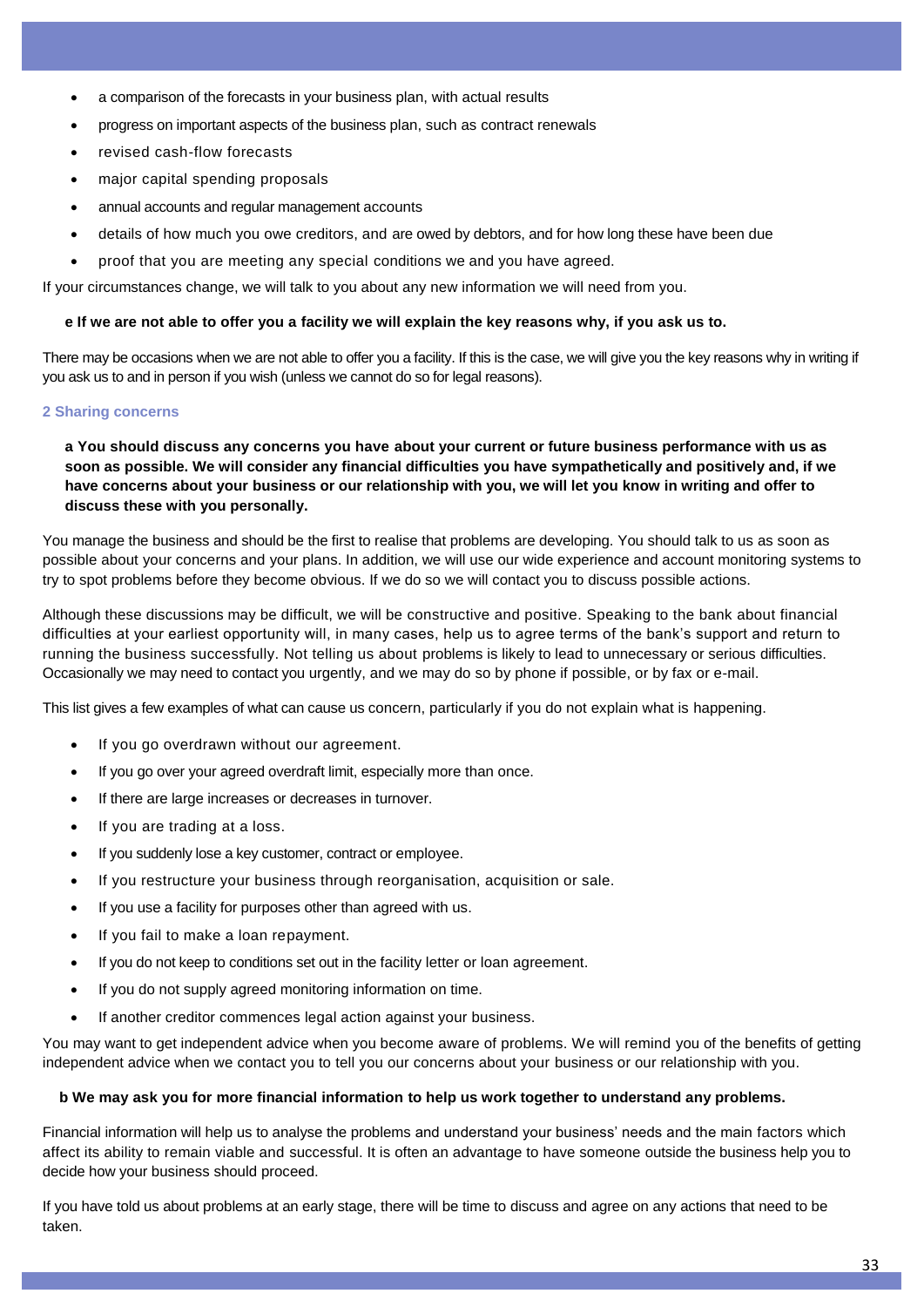#### **c We may suggest an independent review of your business.**

If we suggest that an independent review should be carried out, we will explain the reasons why, what we think should be done and will discuss with you how the review will take place, who should carry out the review and the costs you will have to pay.

A review will be valuable to both of us as it will provide an independent view of the future prospects of the business. Someone with experience of these situations will be able to carry out the review fairly.

The review will usually cover all the options, including assessing:

- opportunities for improving cash flow and profitability
- the main business activities or new markets
- investment needs and refinancing options
- recommendations for the future.

#### **3 Agreeing the way forward**

#### **a If your business is reviewed, we will discuss with you (and your advisers) the information provided before reaching any conclusions or taking any action.**

We would expect the reviewer to have discussed the report with you before sending it to us. Discussions with us should give you a further opportunity to highlight any facts or opinions in the report that you disagree with. It is important that we both consider all the available information and all the options. We will take account of any other independent advice that you have received.

If we agree on a way forward, you will need to prepare a new business plan to put that strategy into practice and to agree any new facilities. Sometimes the reviewer may be responsible for preparing, testing and monitoring this plan.

If we cannot reach an agreement, we will make it clear why we feel unable to continue to support you. We will tell you when we will withdraw our support and will communicate these changes personally.

#### **b We will support a rescue plan, if we believe it will succeed.**

The key for both of us is to find a way forward that provides a lasting solution to the real problems and not just a quick fix. We will discuss with you the elements of the rescue plan and how it will achieve this aim. A successful rescue plan may involve changes to the business and its management, as well as changes to your facilities with us and we would expect you and others involved in running the business to view these changes positively.

A rescue plan usually involves providing extra time, security and investment. A bank is unlikely to increase its risk as part of the arrangements, so you may need extra security if we agree extra lending, although we will always look at business assets for security first. It is possible that the cost of your borrowing may increase - if so, we will explain the reasons why.

#### **c If we do not think that the rescue plan will succeed, we will explain the reasons why and help you and your advisers to consider other options.**

In most cases, by continuing to work together, we will find an acceptable alternative way forward. If we cannot support your plan, we will discuss the possibility of giving you time to find other bankers.

In serious situations, the way forward may involve an insolvency process.

To protect businesses (directors and owners) experiencing financial difficulty, there is a range of insolvency procedures, including voluntary arrangements, administration and administrative receivership (but see paragraph 3e, below).

All these procedures can allow the business to be restructured. If a restructure or a sale is not possible, we will help achieve an orderly wind-down using the most appropriate insolvency route. This is in the interests of all stakeholders, including directors and owners whose responsibilities are clearly recognised in law.

If you want any information or advice about insolvency procedures, you should contact the Insolvency Service or a licensed insolvency practitioner.

**d If you make the changes agreed between us early enough to save the main business, we will not, other than in exceptional circumstances, start action to recover the amount you have borrowed.**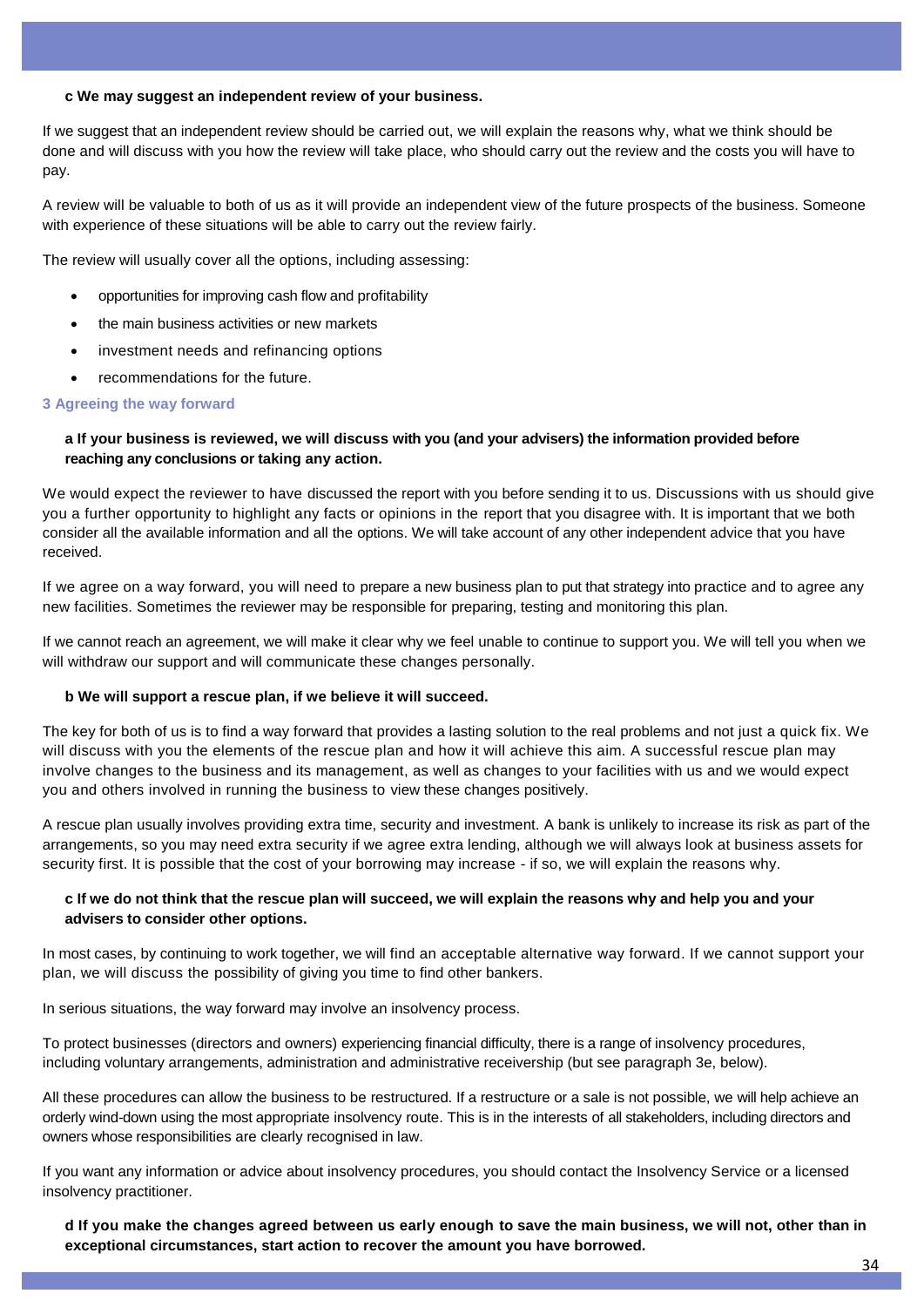Throughout the rescue plan, we will continue to work positively with you to support a lasting solution for a successful running of the business. To help us do this, it is important that you:

- act in good faith
- keep us informed about developments
- keep to your agreements with us
- carefully consider what your own and any independent advisers say
- are prepared to make the necessary changes early enough.

If we find, for example, that you have withheld important information or done something which affects the security we hold, we may have to start recovery action. This action may include appointing an administrative receiver (receiver in Scotland) or an administrator (if a company is involved), and will depend on the type of security we hold.

A final decision not to continue to provide support is made at a senior level in the bank, on the recommendation of the relationship manager. We will explain the decision to you and provide a written explanation if you ask us to, unless we cannot do so for legal reasons.

### **e If, after reviewing all the options with you, appointing an administrator or an administrative receiver (receiver in Scotland) is considered to be the most appropriate action to take, the decision to appoint the receiver will be confirmed within the bank at a senior level.**

The decision to appoint an administrator or receiver (either by the directors or us) is often taken in the light of a recommendation from an independent accountant who has knowledge of the business.

In most cases, the directors invite the bank to appoint an administrator or administrative receiver after accepting that it is the most appropriate insolvency process based on very careful consideration of all the options available to protect the interests of the business, including the employees and creditors.

Insolvency practitioners will decide whether to accept a formal appointment after considering guidance on ethical standards. As a result of the Enterprise Act, an administrative receiver can only be appointed under security taken before 15 September 2003.

If you give us good reasons why a member of the firm that has carried out an independent review should not be appointed as administrator, we will appoint a different administrator (unless there are exceptional circumstances). The same principle applies for administrative receivers and receivers in Scotland.

#### **4 Making a complaint**

### **a We have procedures to help sort out complaints and disagreements. We will act fairly and reasonably, and try to sort out problems quickly.**

We recognise that disagreements need to be dealt with quickly. Each bank's procedures include your right to appeal to a higher authority in the bank if you feel that you have not been dealt with properly.

We will communicate with you using plain language, and you are free to ask questions if you do not understand the complaints process or anything we are telling you.

You are free to include your independent advisers in any discussions with us and we will talk directly to them if you authorise us to do so.

Further information about our complaints process is available in branches or online.

### **b You can complain to the Financial Ombudsman Service if you are not happy with something we have done (or failed to do) and we are not able to sort out the problem to your satisfaction.**

The Financial Ombudsman Service is available to micro-enterprise businesses i.e. a business that employs fewer than 10 persons and has a turnover or annual balance sheet that does not exceed €2 million.

To complain to the Ombudsman you must have received a final response from us (or have waited more than eight weeks for a final response).